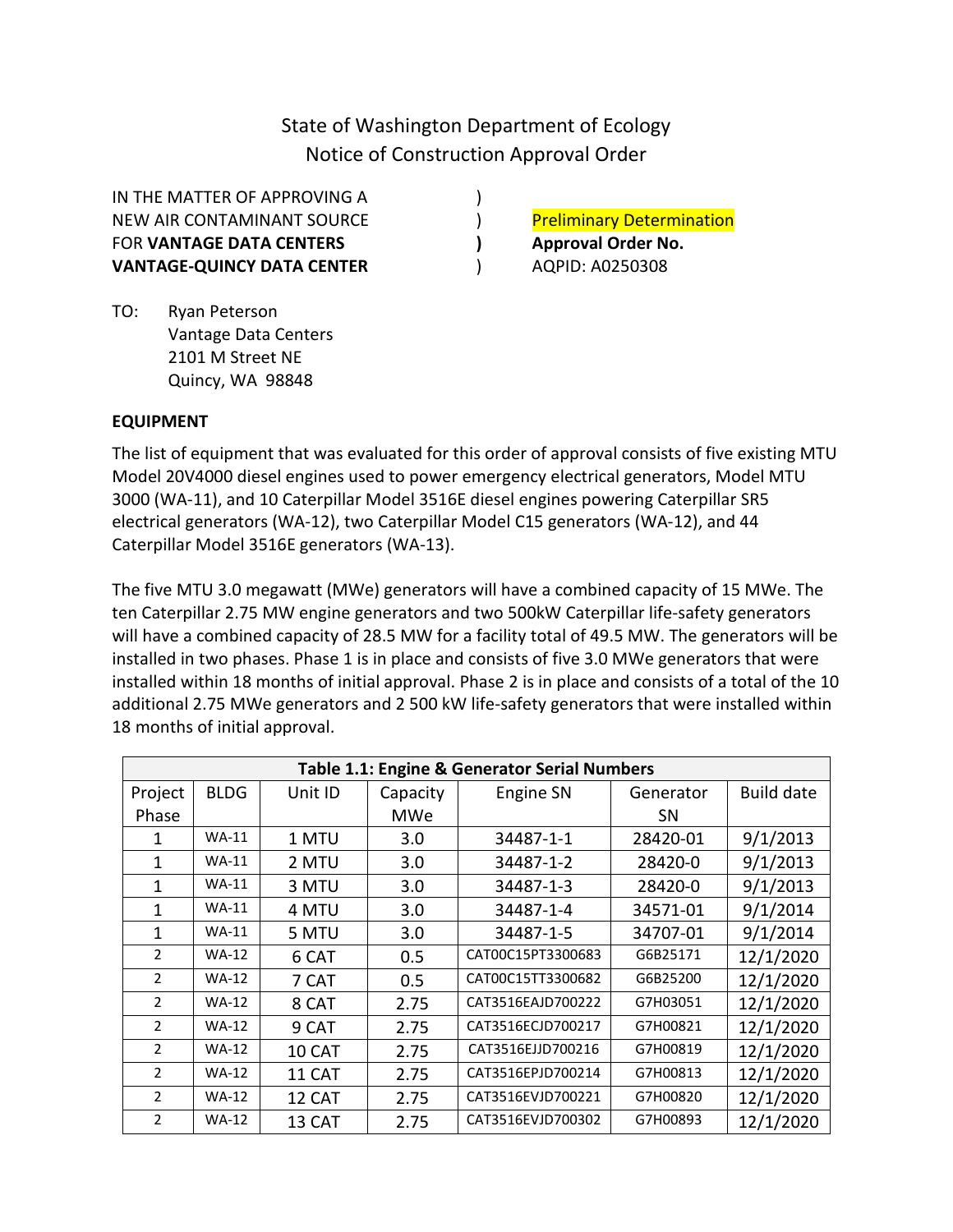#### Approval Order No. <mark>Preliminary Determination</mark> Vantage-Quincy Data Center **Page 2 of 14** Page 2 of 14

| Table 1.1: Engine & Generator Serial Numbers |              |                              |            |                               |                          |                          |  |
|----------------------------------------------|--------------|------------------------------|------------|-------------------------------|--------------------------|--------------------------|--|
| Project                                      | <b>BLDG</b>  | Unit ID                      | Capacity   | <b>Engine SN</b>              | Generator                | <b>Build date</b>        |  |
| Phase                                        |              |                              | <b>MWe</b> |                               | SN                       |                          |  |
| $\overline{2}$                               | <b>WA-12</b> | 14 CAT                       | 2.75       | CAT3516ECJD700307             | G7H00903                 | 12/1/2020                |  |
| $\overline{2}$                               | <b>WA-12</b> | 15 CAT                       | 2.75       | CAT3516EEJD700306             | G7H00901                 | 12/1/2020                |  |
| $\overline{2}$                               | <b>WA-12</b> | 16 CAT                       | 2.75       | CAT3516ETJD700311<br>G7H00902 |                          | 12/1/2020                |  |
| $\overline{2}$                               | <b>WA-12</b> | 17 CAT                       | 2.75       | CAT3516EKJD700408             | G7H03049                 | 12/1/2020                |  |
| 3                                            | <b>WA-13</b> | $\overline{\phantom{0}}$     | 2.75       |                               |                          |                          |  |
| 3                                            | <b>WA-13</b> | $\overline{\phantom{0}}$     | 2.75       |                               |                          |                          |  |
| 3                                            | <b>WA-13</b> | $\qquad \qquad -$            | 2.75       | $\frac{1}{2}$                 |                          | $\overline{\phantom{0}}$ |  |
| 3                                            | <b>WA-13</b> | $\qquad \qquad \blacksquare$ | 2.75       | $\blacksquare$                | $\overline{\phantom{a}}$ | $\overline{\phantom{a}}$ |  |
| 3                                            | <b>WA-13</b> | $\overline{\phantom{0}}$     | 2.75       | $\blacksquare$                |                          | $\qquad \qquad -$        |  |
| 3                                            | <b>WA-13</b> | $\qquad \qquad -$            | 2.75       | $\qquad \qquad \blacksquare$  |                          | $\overline{\phantom{a}}$ |  |
| 3                                            | <b>WA-13</b> | $\qquad \qquad -$            | 2.75       | $\blacksquare$                | $\blacksquare$           | $\qquad \qquad -$        |  |
| 3                                            | <b>WA-13</b> | $\blacksquare$               | 2.75       | $\blacksquare$                | $\overline{\phantom{a}}$ | $\overline{\phantom{a}}$ |  |
| 3                                            | <b>WA-13</b> | $\overline{\phantom{0}}$     | 2.75       | $\blacksquare$                | $\overline{\phantom{a}}$ | $\frac{1}{2}$            |  |
| 3                                            | <b>WA-13</b> | $\blacksquare$               | 2.75       | $\overline{\phantom{a}}$      | $\overline{\phantom{a}}$ | $\overline{\phantom{a}}$ |  |
| 3                                            | <b>WA-13</b> | $\overline{\phantom{0}}$     | 2.75       | $\blacksquare$                | $\overline{\phantom{a}}$ | $\overline{\phantom{a}}$ |  |
| 3                                            | <b>WA-13</b> | $\overline{a}$               | 2.75       | $\overline{\phantom{a}}$      | $\overline{\phantom{a}}$ | $\frac{1}{2}$            |  |
| 3                                            | <b>WA-13</b> | $\qquad \qquad \blacksquare$ | 2.75       | $\overline{\phantom{a}}$      | $\overline{\phantom{a}}$ | $\overline{\phantom{a}}$ |  |
| 3                                            | <b>WA-13</b> | $\qquad \qquad \blacksquare$ | 2.75       | $\blacksquare$                | $\blacksquare$           | $\blacksquare$           |  |
| 3                                            | <b>WA-13</b> | $\overline{\phantom{a}}$     | 2.75       | $\overline{\phantom{a}}$      | $\overline{\phantom{a}}$ | $\overline{\phantom{a}}$ |  |
| 3                                            | <b>WA-13</b> | $\overline{\phantom{0}}$     | 2.75       | $\blacksquare$                | $\overline{\phantom{a}}$ | $\overline{\phantom{0}}$ |  |
| 3                                            | <b>WA-13</b> | $\blacksquare$               | 2.75       | $\overline{\phantom{a}}$      | $\blacksquare$           | $\blacksquare$           |  |
| 3                                            | <b>WA-13</b> | $\qquad \qquad \blacksquare$ | 2.75       | $\frac{1}{2}$                 | $\frac{1}{2}$            | $\blacksquare$           |  |
| 3                                            | <b>WA-13</b> | $\overline{\phantom{a}}$     | 2.75       | $\frac{1}{2}$                 | $\blacksquare$           | $\blacksquare$           |  |
| $\overline{3}$                               | <b>WA-13</b> | $\overline{\phantom{0}}$     | 2.75       | $\overline{\phantom{0}}$      | $\overline{\phantom{0}}$ | $\overline{\phantom{0}}$ |  |
| 3                                            | <b>WA-13</b> | $\overline{\phantom{0}}$     | 2.75       | $\blacksquare$                | $\overline{\phantom{a}}$ | $\blacksquare$           |  |
| 3                                            | <b>WA-13</b> | $\overline{\phantom{0}}$     | 2.75       |                               |                          | $\overline{\phantom{0}}$ |  |
| $\overline{3}$                               | $WA-13$      |                              | 2.75       |                               |                          |                          |  |
| 3                                            | WA-13        | $\overline{\phantom{0}}$     | 2.75       | $\qquad \qquad \blacksquare$  |                          |                          |  |
| 3                                            | <b>WA-13</b> | $\qquad \qquad \blacksquare$ | 2.75       | $\blacksquare$                | $\overline{\phantom{a}}$ | $\overline{\phantom{a}}$ |  |
| 3                                            | <b>WA-13</b> | $\qquad \qquad \blacksquare$ | 2.75       | $\overline{\phantom{a}}$      | $\overline{\phantom{a}}$ | $\overline{\phantom{a}}$ |  |
| 3                                            | <b>WA-13</b> | $\overline{\phantom{0}}$     | 2.75       | $\blacksquare$                | $\blacksquare$           | $\blacksquare$           |  |
| 3                                            | <b>WA-13</b> | $\qquad \qquad \blacksquare$ | 2.75       | $\qquad \qquad \blacksquare$  | $\overline{\phantom{a}}$ | $\overline{\phantom{0}}$ |  |
| 3                                            | <b>WA-13</b> | $\overline{\phantom{0}}$     | 2.75       | $\blacksquare$                | $\overline{\phantom{a}}$ | $\blacksquare$           |  |
| 3                                            | <b>WA-13</b> | $\qquad \qquad \blacksquare$ | 2.75       | $\blacksquare$                | $\overline{\phantom{a}}$ | $\blacksquare$           |  |
| 3                                            | <b>WA-13</b> | $\overline{\phantom{0}}$     | 2.75       | $\blacksquare$                | $\overline{\phantom{a}}$ | $\overline{\phantom{a}}$ |  |
| 3                                            | WA-13        | $\qquad \qquad \blacksquare$ | 2.75       | $\overline{\phantom{a}}$      | $\overline{\phantom{a}}$ | $\overline{\phantom{a}}$ |  |
| 3                                            | <b>WA-13</b> | $\qquad \qquad -$            | 2.75       | $\overline{\phantom{a}}$      | $\overline{\phantom{a}}$ | $\overline{\phantom{0}}$ |  |
| 3                                            | WA-13        | $\blacksquare$               | 2.75       | $\overline{\phantom{a}}$      | $\overline{\phantom{a}}$ | $\overline{\phantom{a}}$ |  |
| 3                                            | <b>WA-13</b> | $\blacksquare$               | 2.75       | $\overline{\phantom{a}}$      | $\blacksquare$           | $\Box$                   |  |
| 3                                            | <b>WA-13</b> | $\blacksquare$               | 2.75       | $\overline{\phantom{a}}$      | $\overline{\phantom{a}}$ | $\overline{\phantom{a}}$ |  |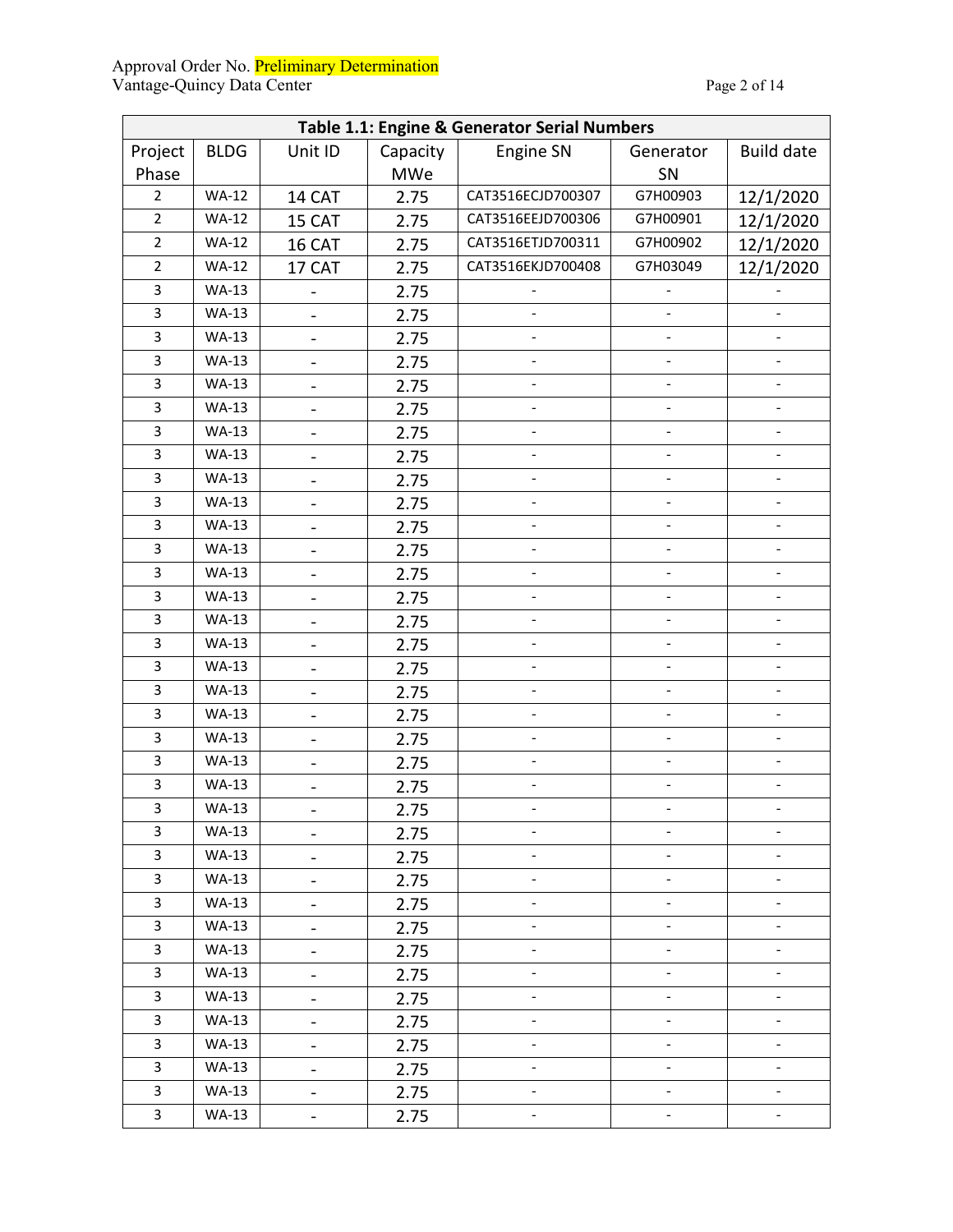| Table 1.1: Engine & Generator Serial Numbers |              |                              |          |                          |    |                   |  |  |
|----------------------------------------------|--------------|------------------------------|----------|--------------------------|----|-------------------|--|--|
| Project                                      | <b>BLDG</b>  | Unit ID                      | Capacity | Engine SN<br>Generator   |    | <b>Build date</b> |  |  |
| Phase                                        |              |                              | MWe      |                          | SN |                   |  |  |
| 3                                            | <b>WA-13</b> | $\qquad \qquad \blacksquare$ | 2.75     |                          |    |                   |  |  |
| 3                                            | $WA-13$      |                              | 2.75     | $\overline{\phantom{0}}$ |    |                   |  |  |
| 3                                            | $WA-13$      |                              | 2.75     | $\overline{\phantom{0}}$ |    |                   |  |  |
| 3                                            | $WA-13$      |                              | 2.75     |                          |    |                   |  |  |
| 3                                            | $WA-13$      |                              | 2.75     | $\overline{\phantom{0}}$ |    |                   |  |  |
| 3                                            | $WA-13$      | $\qquad \qquad \blacksquare$ | 2.75     |                          |    |                   |  |  |
| 3                                            | $WA-13$      |                              | 2.75     | $\overline{\phantom{0}}$ |    |                   |  |  |
| 3                                            | $WA-13$      |                              | 2.75     | $\overline{\phantom{0}}$ |    |                   |  |  |

The Vantage Data Center will utilize indirect evaporative cooling units to dissipate heat from electronic equipment at the facility, thus eliminating evaporative cooling tower emissions from the project.

#### **PROJECT SUMMARY**

The Vantage Data Center Phase 1 construction consists of Building 1 with the five enginegenerators already in place. Phase 2 construction consists of Building 2 with 12 smaller engine generators. Phase 3 construction will consist of Building 3 with 44 engine generators for a total of 61 facility engine generators. The data center will be leased for occupancy by companies that require a fully supported data storage and processing facility. Vantage will own and operate the engine/generators.

#### **LEGAL AUTHORITY**

The emissions from the proposed project have been reviewed under the legal authority of RCW 70A.15.2210 and the applicable rules and regulations adopted thereunder. The proposed project, if operated as specified, will be in accordance with applicable rules and regulations, as set forth in Chapters 173-400 WAC and 173-460 WAC and the operation thereof, at the location proposed, will not result in ambient air quality standards being exceeded.

This Notice of Construction (NOC) Approval Order (*order number*) rescinds and replaces NOC Approval Order No. 19AQ-E026; NOC Approval Order No. 19AQE026 is no longer in effect.

**THEREFORE, IT IS ORDERED** that the project, as described in the Notice of Construction (NOC) application and/or in the plans, specifications, and other information submitted to the Washington State Department of Ecology (Ecology), is approved for construction and operation provided the following conditions are satisfied:

# **APPROVAL CONDITIONS**

#### 1) **ADMINISTRATIVE CONDITIONS**

a) The engine generators approved for operation by this order are to be used solely for those purposes described in application materials as further limited by the conditions of this Order. There must be no operation of this equipment to produce power for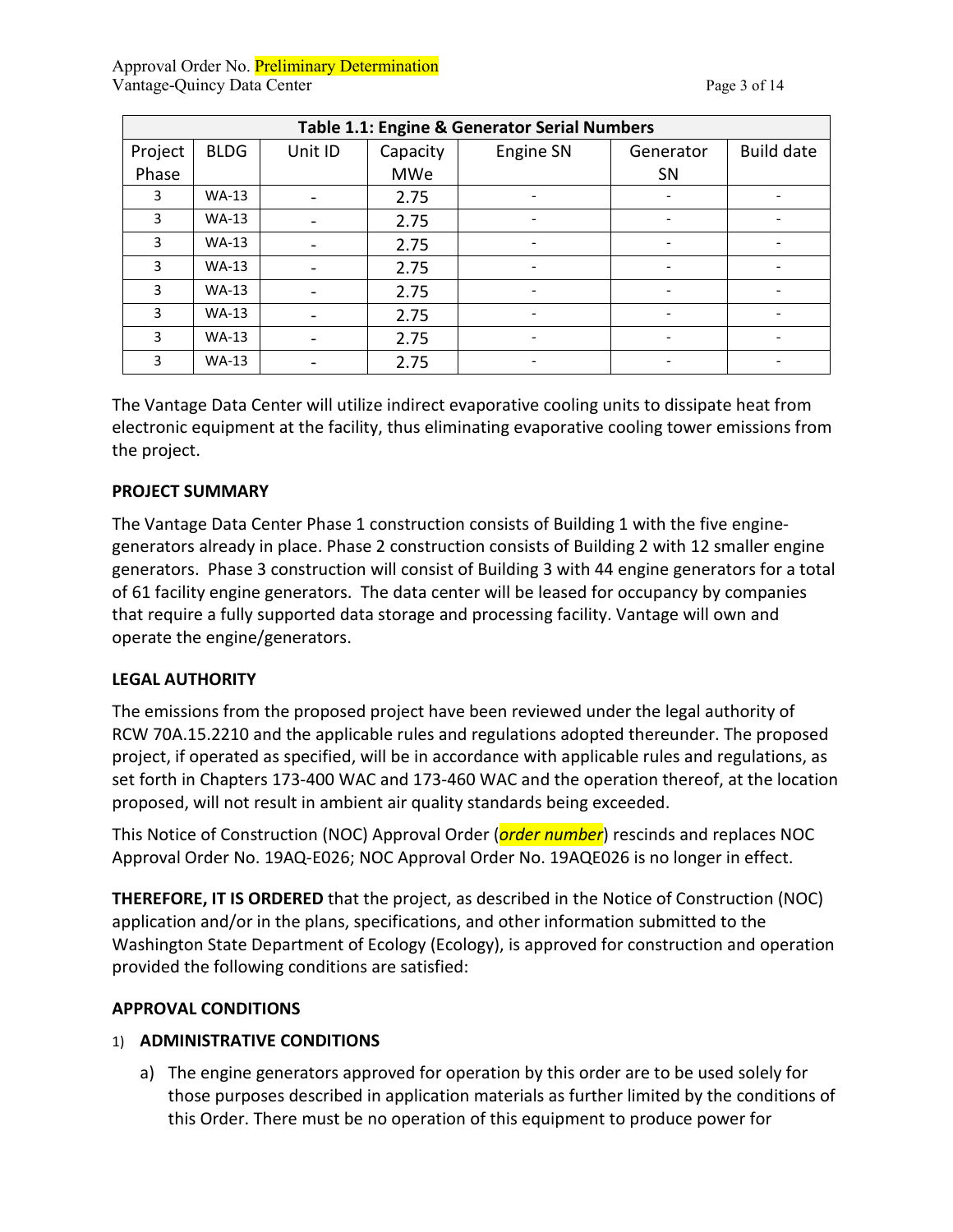Approval Order No. Preliminary Determination Vantage-Quincy Data Center **Page 4 of 14** 

demand-response arrangements, peak shaving arrangements, nor to provide power as part of a financial arrangement with another entity, nor to supply power to the grid.

#### 2) **EQUIPMENT RESTRICTIONS**

- a) Any engine used to power the electrical generators must be certified by the manufacturer to meet 40 CFR 60 Tier II emission levels or other more restrictive specifications required by the EPA at the time the engines are installed. Each engine to be installed must be permanently labeled by the manufacturer as an emergency engine in accordance with 40 CFR § 60.4210(f). Each engine approved in this Order must operate as an emergency engine as defined at 40 CFR 60, Subpart IIII or 40 CFR 63, Subpart ZZZZ, and as limited by the other conditions of this approval.
- b) The only engines and electrical generating units approved for operation at the Vantage Data Center are those listed by serial number in Table 1.
- c) The installation of any new or replacement engines 18 months after the final WA13 engine is installed will require notification to Ecology that includes engine manufacturer's specification sheets. Ecology will determine whether new source review is required based on various factors including whether the new engines will have either an increased emission rate or result in an emission concentration that may increase impacts over those evaluated for this approval Order, or if an update to the current BACT analysis is necessary.
- d) The five existing MTU Model 20V4000 engines and 10 CAT 2.75 MW engines will have exhaust stack heights that must be greater than or equal to 43 feet above ground level. The stacks must be no more than 26 inches in diameter. Additionally, the two 500 kW CAT life-safety generators must have exhaust stack heights no less than 15 feet above ground level. Vantage Data Centers must verify that, for the phases of the Quincy project, exhaust stack parameters such as diameter, height, and exhaust rate and velocity do not result in ambient impacts greater than what was evaluated for this project.
- e) The 44 new Cat Model 3516E engines will have stack heights that must be greater than or equal to 60 feet above grade. The stacks must be no more than 20 inches in diameter. Vantage Data Centers must verify that, for the phases of the Quincy project, exhaust stack parameters such as diameter, height, and exhaust rate and velocity do not result in ambient impacts greater than what was evaluated for this project.
- f) The manufacture and installation of the 17 engine/generator sets proposed for Buildings 1 and 2 of the project must occur by January 1, 2020. If the manufacture and installation of the engines has not been completed by the above date, new source review may be required prior to continued installation, and ambient air quality impacts will be reevaluated if new source review is required. Vantage may request an extension of this time schedule, and Ecology may approve an extension without revision to this Order.
- g) The manufacture and installation of the 44 engine/generator sets proposed for Buildings WA-13 of the project must occur by **DATE, 202X**. If the manufacture and installation of the engines has not been completed by the above date, new source review may be required prior to continued installation, and ambient air quality impacts will be re-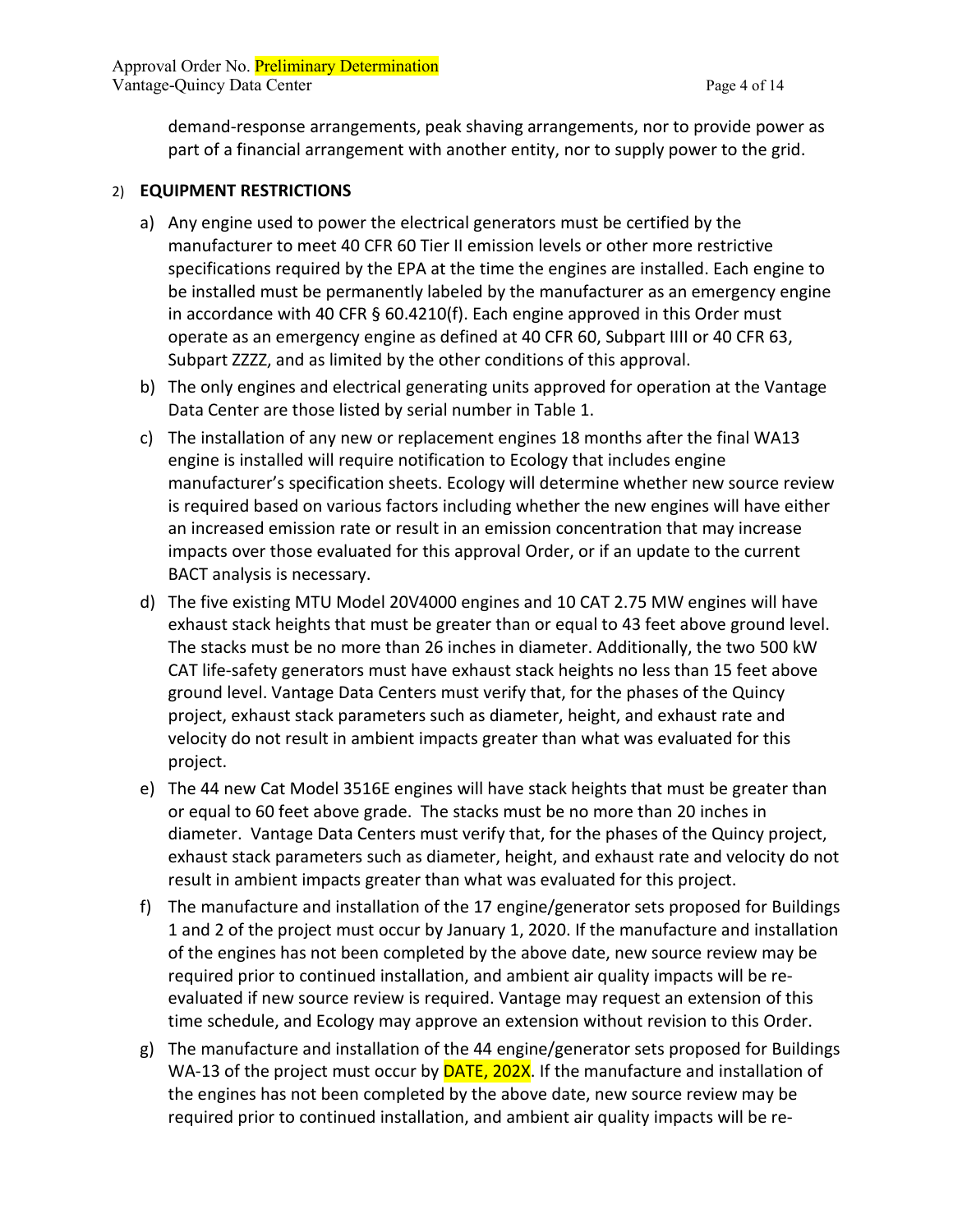evaluated if new source review is required. Vantage may request an extension of this time schedule, and Ecology may approve an extension without revision to this Order.

h) This Order only applies to the five MTU Model 20V4000 engines, each with a rated full standby capacity of 4678 HP, the 54 Caterpillar Model 3516E engines with a rated full standby capacity of 4043 HP, and the two CAT Model C15 engines with a rated full standby capacity of 762 HP that were proposed in the Notice of Construction applications for this facility approval. On a case-by-case basis, Ecology may require additional ambient impacts analyses prior to installation of engines not listed in Table 1.

## 3) **OPERATING LIMITATIONS**

- a) The fuel consumption at the Vantage Data Center facility at build-out (three buildings with a total of 61 engines) must be limited to a total of 1,172,230 gallons per year of diesel fuel equivalent to on-road specification No. 2 distillate fuel oil (less than 0.00150 weight percent sulfur). Total annual fuel consumption by the facility may be averaged over a three-year period using monthly rolling totals.
- b) Except as provided in Approval Condition 3(e), the 61 Vantage Data Center engines are limited to the following average hours of operation, and averaging periods:
	- i) Each MTU engine (total of 5 engines) must not exceed 45 hours of operation (at any load, for any purpose, including commissioning) per year, on a rolling monthly threeyear average, and averaged over all MTU engines in service.
	- ii) Each Cat 3516E engine (total of 54 engines, included in the WA12 and WA13 set) must not exceed 84 hours of operation (at any load, for any purpose, including commissioning) per year, on a rolling monthly three-year average, and averaged over all CAT 3516E engines in service.
		- (1) A one-time allowance of 23 hours of operation for each of the new Cat 3516E engines (44 engines, the WA-13 install project) is permitted for commissioning. These additional hours for each engine will expire 365 days after each engine is installed. Any additional hours needed for commissioning will be used from the annual runtime permitted for each engine.
	- iii) Each Cat C15 engine (total of 2 engines) must not exceed 84 hours of operation (at any load, for any purpose, including commissioning) per year, on a rolling monthly three-year average, and averaged over all Cat C15 engines in service.
	- iv) Each MTU engine must not exceed an annual fuel consumption of 9,315 gallons, averaged over a three-year period using monthly rolling totals, and averaged over all MTU engines in service.
	- v) Each Cat 3516E engine (total of 10 engines, at the WA-12 building) must not exceed an annual fuel consumption of 16,952 gallons, averaged over a three-year period using monthly rolling totals, and averaged over all 2.75 MW Cat engines in service.
	- vi) Each Cat 3516E engine (total of 44 engines, at the WA-13 building) must not exceed an annual fuel consumption of 21,594 gallons, averaged over a three-year period using monthly rolling totals, and averaged over all 2.75 MW Cat engines in service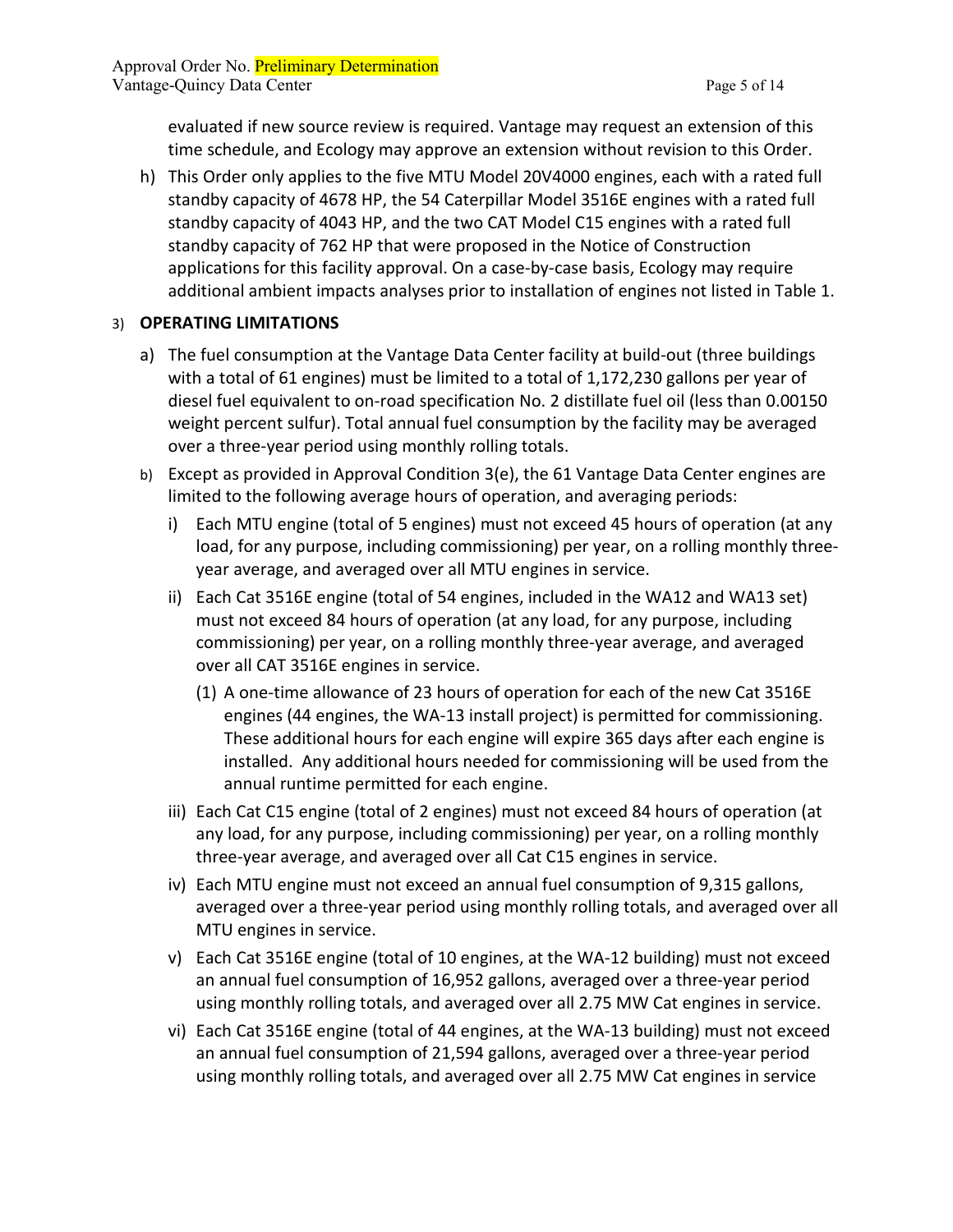- vii) Each Cat C15 engine (total of 2 engines) must not exceed an annual fuel consumption of 2,999 gallons, averaged over a three-year period using monthly rolling totals, and averaged over 0.5 MW Cat engines in service.
- c) For each MTU engine, a load bank will be used for electrical energy dissipation whenever prescheduled monthly maintenance testing, corrective testing or annual load bank testing occurs above idle, and the engine must be run for these purposes at 50 percent operating load or greater.
- d) The 61 engines, five MTU Model 20V4000 engines, 54 Cat 3516E engines, and two CAT C15 life-safety engines at the Vantage Data Center require periodic scheduled operation. To mitigate engine emission impacts, Vantage Data Center will perform all scheduled engine maintenance testing, bypass operations, and load testing during daylight hours. The Vantage Data Center must develop an operating schedule that must be available for review by Ecology upon request. Changes to the operating schedule will not trigger revision or amendment of this Order if approved in advance by Ecology.
- e) During a site integration test, no more than 11 generator engines may operate concurrently for no more than 10 continuous hours.
- f) All startup and commissioning testing must be conducted during daylight hours.
- g) Following start-up, commissioning testing, and the initial certification testing of one engine of each batch of similar size engines installed, the number of hours each engine has run, the fuel consumed during the testing, and the date must be recorded. Data must be provided to Ecology on request.
- h) Each of the Cat 3516E engines (total of 44) installed as part of the WA-13 project must employ Catalyzed Diesel Particulate Filters (cDPF) and Selective Catalytic Reduction (SCR) as part of the emissions controls for these engines. No engine is permitted to operate without these controls in place and operating as designed. These controls must be installed and operated per manufactures' specifications.

# 4) **GENERAL TESTING AND MAINTENANCE REQUIREMENTS**

- a) The Vantage Data Center will follow engine-manufacturer's recommended diagnostic testing and maintenance procedures to ensure that each engine will conform to the emission limits in Condition 5 of this approval throughout the life of each engine.
- b) Following installation and commissioning, but prior to engines being placed into service, to demonstrate the engines are commissioned and programmed to run within the Tier 2 emission limits in Condition 5(b), for PM (filterable only), NO, NO<sub>2</sub>, NMHC, and CO emissions measurement must be conducted for one engine from each batch of similar size engines installed (e.g. one CAT 3516 and one Cat C15). Testing must be conducted at the loads of 100 percent, 75 percent, 50 percent, 25 percent and 10 percent using weighted averaging according to Table 2 of Appendix B to Subpart E of 40 CFR 89. Testing may be conducted using 40 CFR 1065.
- c) Within 60 months of the first engine installation of each phase of installation, and every 60 months thereafter, the Vantage Data Center must measure emissions of particulate matter (PM), Volatile Organic Compounds (VOC), nitric oxide (NO), nitrogen dioxide  $(NO<sub>2</sub>)$ , carbon monoxide (CO), and oxygen (O<sub>2</sub>) from at least one representative engine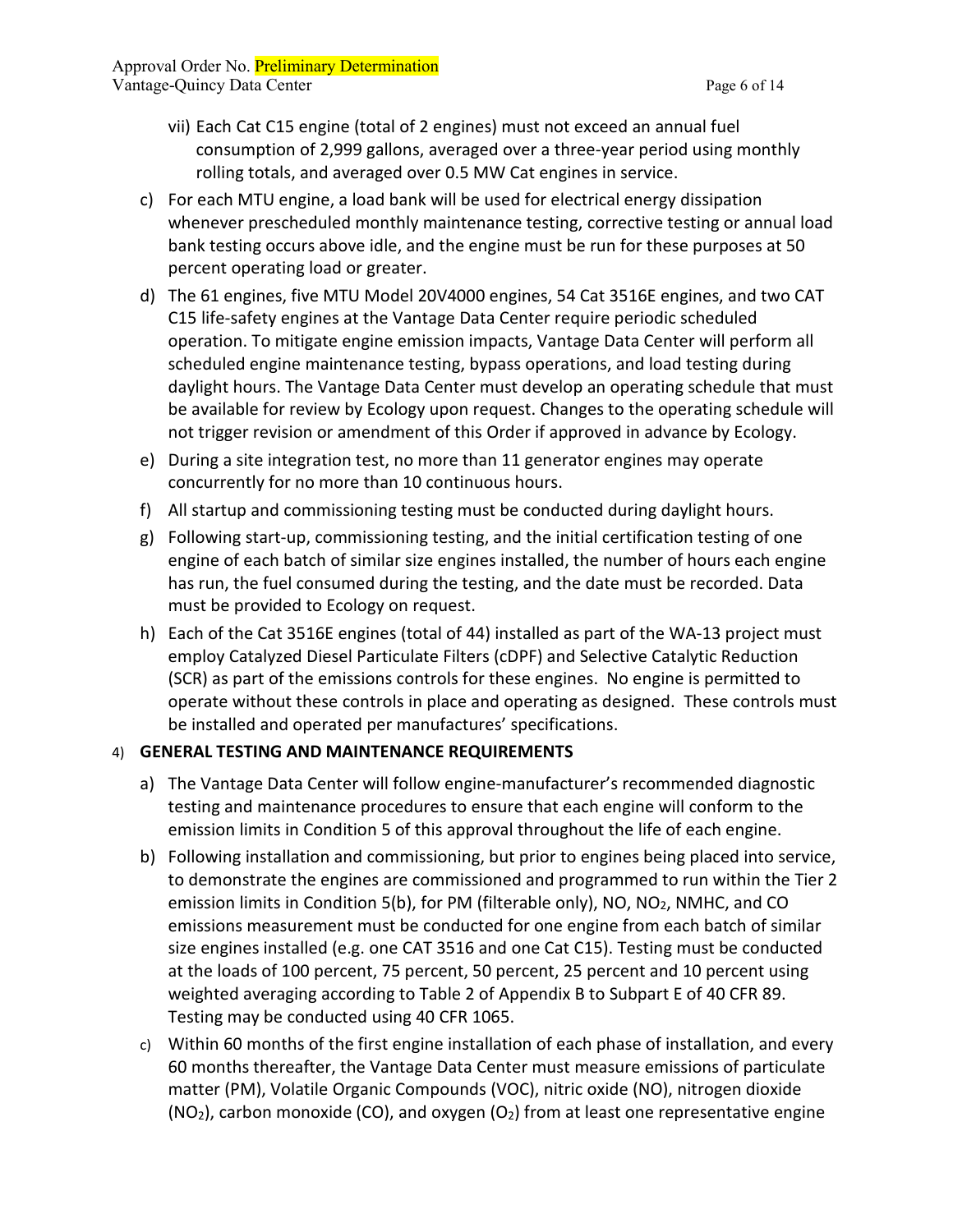from each batch of engines installed, in accordance with Approval Condition 4(d)(ii) and 4(d)(iii). This testing will serve to demonstrate compliance with the emission limits contained in Condition 5(b); confirm that the engine's emissions remain within the EPA Tier 2 certification specifications, and as an indicator of proper operation of the engines. The selection of the engine(s) to be tested must be subject to prior approval by Ecology and must be defined in the source test protocol submitted to Ecology no less than 30 days in advance of any compliance- related stack sampling conducted by Vantage. Each engine tested must be the engine from each batch of engines installed with the most operating hours since an engine of that batch was last tested.

- d) The following procedures must be used for each test for the engines required by Approval Condition 4(c) unless an alternate method is proposed by the Vantage Data Center and approved in writing by Ecology prior to the test:
	- i) Periodic emissions testing should be combined with other pre-scheduled maintenance testing and annual load bank engine testing. Additional operation of the engines for the purpose of emissions testing beyond the operating hours allowed in this Order must be approved by Ecology in writing.
	- ii) To demonstrate that the engines satisfy the engine manufacturer's not to exceed emissions rates, PM (filterable and condensable), non-methane hydrocarbons (NMHC), NO, NO2, and CO emission measurement must be conducted on a representative engine(s) from each phase of installation. This testing must utilize EPA Reference Methods from 40 CFR 60, 40 CFR 51, and /or 40 CFR 1065, and must be conducted at the single load point the engines have operated at during the preceding five year period (e.g. for first five engines of Phase 1, 33 percent), and at the highest load the engines have supported or at 100 percent electrical output, if the highest load is less than 90 percent.
	- iii) The F-factor method, as described in EPA Method 19, may be used to calculate exhaust flow rate through the exhaust stack. The fuel meter data, as measured according to Approval Condition 4(f), must be included in the test report, along with the emissions calculations.
	- iv) In the event that any stack test indicates non-compliance with the emission limits presented from the manufacturer during permit review, Vantage must repair or replace the engine and repeat the test on the same engine plus two additional engines from the same phase of installation as the engine showing non-compliance. Test reports must be submitted to Ecology within 60 days of the final day of testing. Test reports must be submitted to the address in Condition 7.
- e) Each engine must be equipped with a properly installed and maintained non-resettable meter that records total operating hours.
- f) Each engine must be connected to a properly installed and maintained fuel flow monitoring system that records the amount of fuel consumed by that engine.
- g) For WA11 generators only, the following additional restrictions apply:
	- i) Concurrent operation of all generators in service for more than three hours must not exceed one day per calendar year, averaged over three years. Additionally,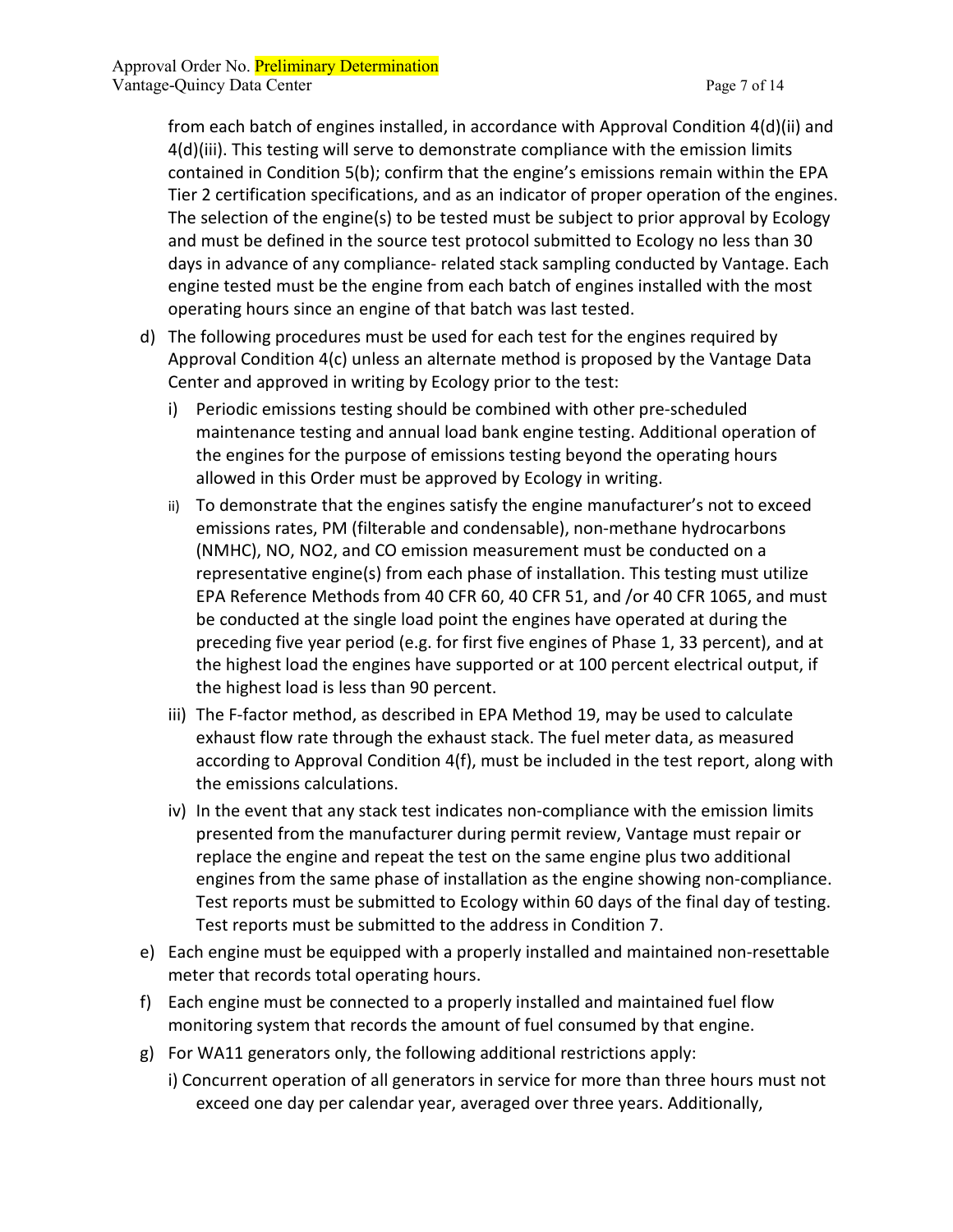concurrent operation of all generators in service for three hours or less must not exceed three days per calendar year.

ii) In addition to operation in accordance with Condition  $4(g)(i)$ , concurrent operation of generators must be limited to a maximum of five generators located in a single building. These engines may be operated no more than four hours per day and for no more than six days per calendar year.

#### 5) **EMISSION LIMITS**

- a) The 61 engines must meet the emission rate limitations contained in this section. The limits are for an engine operating in a steady-state mode (warm) and do not include emission rates during initial commissioning testing of the engines. The annual limits may be averaged over a rolling monthly three-year period. Unless otherwise approved by Ecology in writing, compliance with emission limits for those pollutants that are required to be tested under Approval Conditions 4(b) and 4(c) must be based on emissions test data determined according to those approval conditions.
- b) To demonstrate compliance with the g/kW-hr EPA Tier II and Tier IV average emission limits through stack testing, the Vantage Data Center must conduct exhaust stack testing and averaging of emission rates for five individual operating loads (10 percent, 25 percent, 50 percent, 75 percent, and 100 percent) according to 40 CFR §89.410, Table 2 of Appendix B, 40 CFR Part 89, Subpart E, and/or 40 CFR Part 60, Subpart IIII, or any other applicable EPA requirement in effect at the time the engines are installed. The Tier II and Tier IV emission limits for the 59 engine generators (both MTU and Cat) are explained below:
	- i) For all 15 of the MTU and Cat engines from building WA11 and WA12 (excludes the two 0.5 MWe engines from WA12), the following Tier II testing requirements and emission limits include:

| <b>Pollutant</b>     | <b>Load Test</b>           | Test Method <sup>(a)</sup>                                                     | <b>Emission</b><br><b>Limits</b> |
|----------------------|----------------------------|--------------------------------------------------------------------------------|----------------------------------|
| <b>PM</b>            | Five-Load<br>weighted Avg. | EPA Method 5 or alternative method<br>from 40 CFR 1065                         | $0.20$ g/kW-hr                   |
| CO                   | Five-Load<br>weighted Avg. | EPA Method 10, or alternative method<br>from 40 CFR 1065                       | $3.5$ g/kW-hr                    |
| NHMC/NO <sub>x</sub> | Five-Load<br>weighted Avg. | EPA Method 25A and EPA Method 18;<br>or alternative method from 40 CFR<br>1065 | $6.4$ g/kW-hr                    |

(a) In lieu of these requirements, Vantage may propose an alternative test protocol to Ecology in writing for approval.

ii) For all 44 of the Cat engines from building WA13, the following Tier II testing requirements and emission limits include: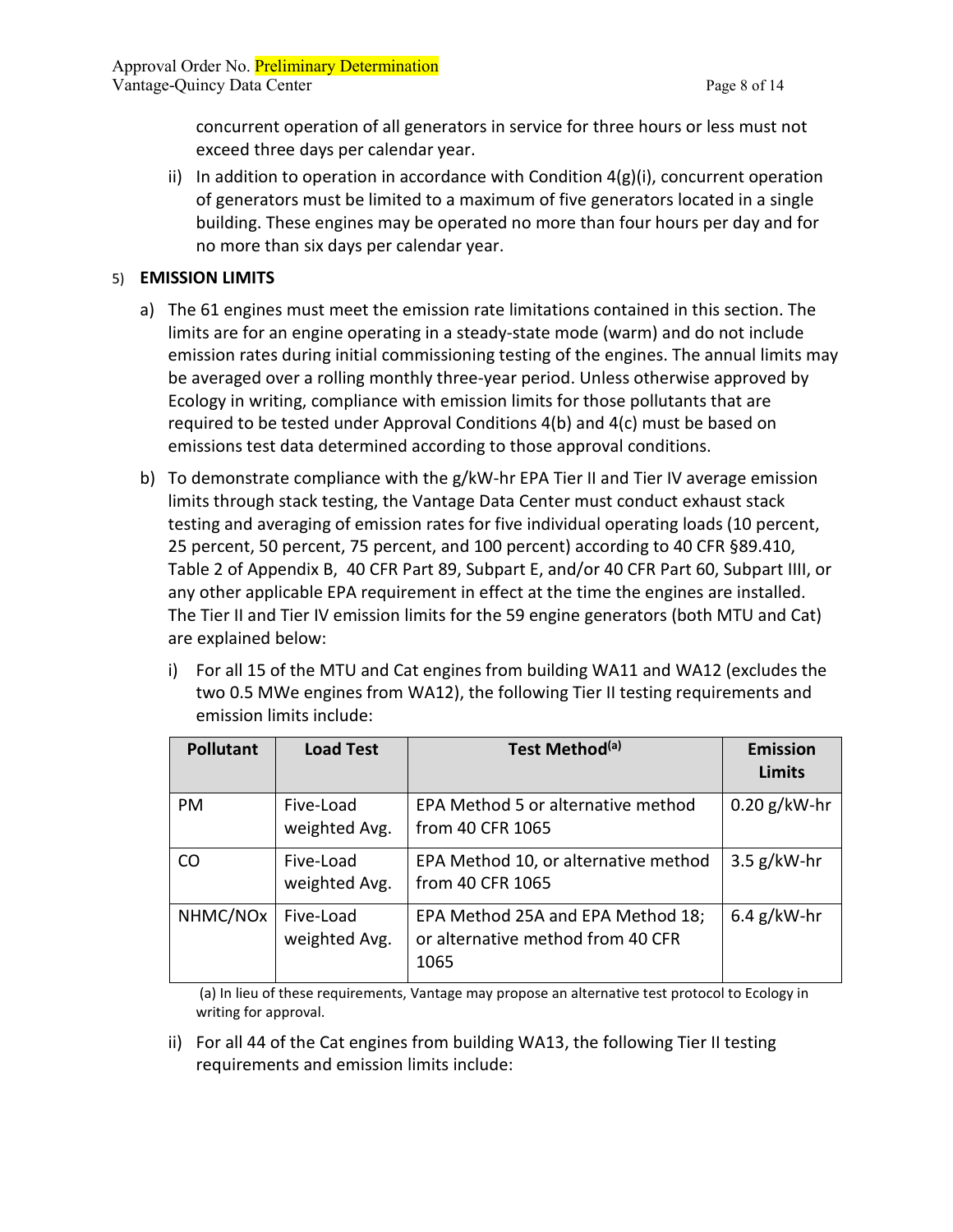| <b>Pollutant</b> | <b>Load Test</b>           | Test Method <sup>(a)</sup>                                                   | <b>Emission</b><br><b>Limits</b> |
|------------------|----------------------------|------------------------------------------------------------------------------|----------------------------------|
| CO               | Five-Load<br>weighted Avg. | EPA Method 10, or alternative method $\vert$ 3.5 g/kW-hr<br>from 40 CFR 1065 |                                  |

(a) In lieu of these requirements, Vantage may propose an alternative test protocol to Ecology in writing for approval.

iii) For all 44 of the Cat engines from building WA13, the following Tier IV testing requirements and emission limits include:

| <b>Pollutant</b>                      | <b>Load Test</b>           | Test Method <sup>(a)</sup>                                                                                                    | <b>Emission</b><br>Limits |
|---------------------------------------|----------------------------|-------------------------------------------------------------------------------------------------------------------------------|---------------------------|
| PM                                    | Five-load<br>weighted avg. | EPA Method 5, ISO Method 8178, or<br>alternative method from 40 CFR 1065                                                      | $0.03$ g/kW-hr            |
| <b>NO<sub>x</sub></b>                 | Five-load<br>weighted avg. | EPA Method 7E; or alternative method<br>from 40 CFR 1065                                                                      | $0.67$ g/kW-hr            |
| NHMC/VOC                              | Five-load<br>weighted avg. | EPA Method 25A and EPA Method 18;<br>or alternative method from 40 CFR<br>1065                                                | $0.19$ g/kW-hr            |
| 100%-load $(\pm$<br>Ammonia<br>$2\%)$ |                            | <b>BAAQMD Method ST-1B or EPA</b><br>Method 320 or EPA CTM-027; or<br>alternative method suitable for use<br>with 40 CFR 1065 | $0.57$ g/kW-hr            |

(a) In lieu of these requirements, Microsoft may propose an alternative test protocol to Ecology in writing for approval.

- c) Diesel Engine Exhaust Particulate (DEEP: filterable only) emissions from all 61 engines must not exceed 1.04 tons per year averaged over a rolling monthly three-year period.
	- i) Total Particulate Matter (PM=PM2.5) emissions from all 61 engines combined must not exceed 2.3 tons/yr averaged over a rolling monthly three-year period.
	- ii) Nitrogen Oxides emissions from all 61 engines combined must not exceed 80 tons per year averaged over a rolling monthly three-year period.
	- iii) Nitrogen dioxide (NO2) emissions from all 61 engines combined must not exceed 8.0 tons/yr averaged over a rolling monthly three-year period.
	- iv) Volatile organic compound (VOC) emissions from all 61 engines combined must not exceed 0.91 tons/yr averaged over a rolling monthly three-year period.
	- v) Carbon Monoxide (CO) emissions from all 61 engines combined must not exceed 18 tons/yr averaged over a rolling monthly three-year period.
	- vi) Sulfur dioxide emissions from all 61 engines combined must not exceed 1.0 tons/yr averaged over a rolling monthly three-year period.
	- vii) Visual emissions from each diesel electric generator exhaust stack must be no more than 10 percent, with the exception of a five-minute period after unit start-up.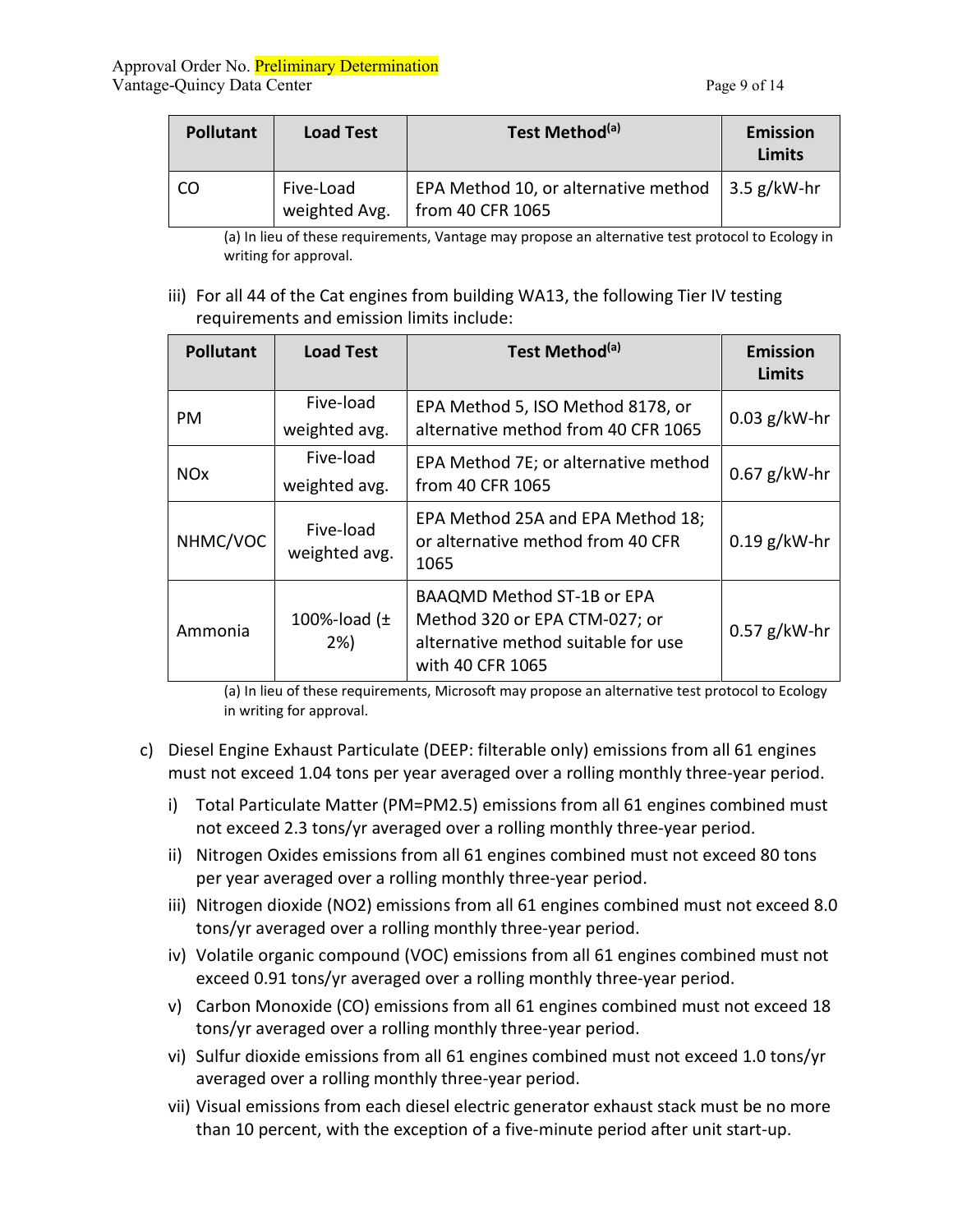Approval Order No. Preliminary Determination Vantage-Quincy Data Center **Page 10 of 14** 

Visual emissions must be measured by using the procedures contained in 40 CFR 60, Appendix A, Method 9.

#### 6) **OPERATION AND MAINTENANCE MANUALS**

- a) A site-specific O&M manual for the Vantage Data Center facility equipment must be developed and followed. Manufacturers' operating instructions and design specifications for the engines, generators, and associated equipment must be included in the manual. The O&M manual must be updated to reflect any modifications of the equipment or its operating procedures. Emissions that result from failure to follow the operating procedures contained in the O&M manual or manufacturer's operating instructions may be considered proof that the equipment was not properly installed, operated, and/or maintained. The O&M manual for the diesel engines and associated equipment must at a minimum include:
	- i) Manufacturer's testing and maintenance procedures that will ensure that each individual engine will conform to the EPA Tier Emission Standards appropriate for that engine throughout the life of the engine.
	- ii) Normal operating parameters and design specifications.
	- iii) Operating and maintenance schedules.

#### 7) **SUBMITTALS**

- a) All notifications, reports, and other submittals must be sent to:
	- (a) Washington State Department of Ecology
	- (b) Air Quality Program
	- (c) 4601 N. Monroe Street
	- (d) Spokane, WA 99205-1295
- b) Electronic Annual Report Submittals: [emissions.inventory@ecy.wa.gov](mailto:emissions.inventory@ecy.wa.gov)
- *c) OR AS DIRECTED.*

#### 8) **RECORDKEEPING**

- a) All records, Operations and Maintenance Manual, and procedures developed under this Order must be organized in a readily accessible manner and cover a minimum of the most recent 60-month period. Any records required to be kept under the provisions of this Order must be provided within 30 days to Ecology upon request. The following records are required to be collected and maintained:
	- i) Fuel receipts with amount of diesel and sulfur content for each delivery to the facility.
	- ii) Monthly and annual hours of operation for each diesel engine.
	- iii) Purpose, electrical load, and duration of runtime for each diesel engine during any periods of operation.
	- iv) Annual gross power generated by or for each independent tenant at the facility and total annual gross power generated by the facility.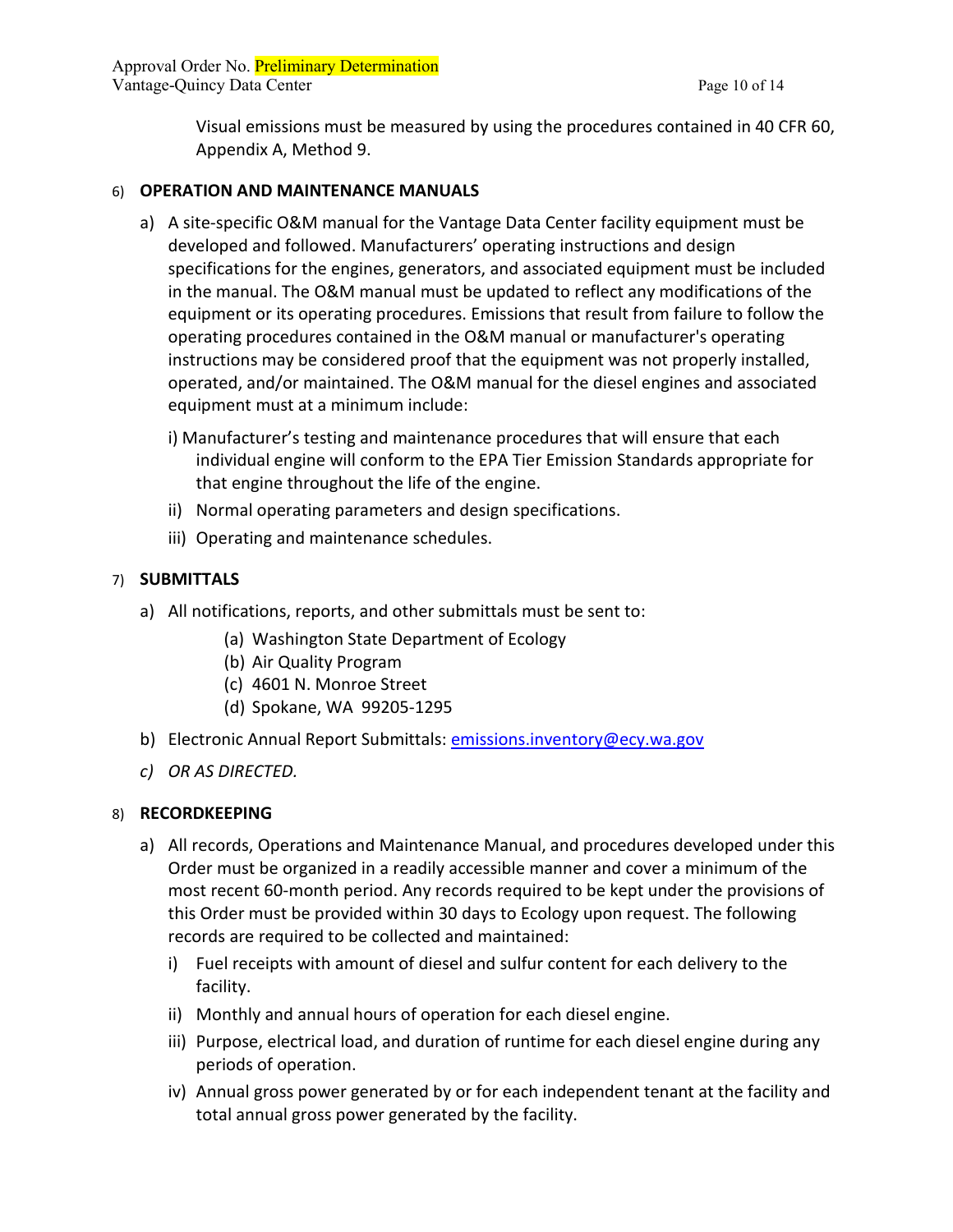Approval Order No. Preliminary Determination Vantage-Quincy Data Center **Page 11** of 14

- v) Upset condition log for each engine and generator that includes date, time, duration of upset, cause, and corrective action.
- vi) Air quality complaints received from the public or other entity, and the affected emissions units.

#### 9) **REPORTING**

- a) Within 10 business days after entering into a binding agreement with a new tenant, Vantage must notify Ecology of such agreement. The serial number, manufacturer make and model, standby capacity, and date of manufacture of engines proposed will be submitted prior to installation of engines in any of the phases of this project.
- b) The following information will be submitted to the AQP at the address in Condition 7 above by January 31 of each calendar year. This information may be submitted with annual emissions information requested by the AQP.
	- i) Monthly rolling annual total summary of air contaminant emissions.
	- ii) Monthly rolling hours of operation for each engine with annual total.
	- iii) Monthly rolling gross power generation with annual total as specified in Approval Condition 8(a)(iv).
	- iv) A log of each start-up of each diesel engine that shows the date, the purpose, fuel usage, and duration of each period of operation.
- c) Any air quality complaints resulting from operation of the emissions units or activities must be promptly assessed and addressed. Vantage must maintain a record of the action taken to investigate the validity of the complaint and what, if any, corrective action was taken in response to the complaint. Ecology must be notified within three days of receipt of any such complaint.
- d) Vantage must notify Ecology by e-mail or in writing within 24 hours of any engine operation of greater than 60 minutes if such engine operation occurs as the result of a power outage or other unscheduled operation. This notification does not alleviate Vantage from annual reporting of operations contained in any section of Approval Condition 9.

# 10) **GENERAL CONDITIONS**

- a) **Activities Inconsistent with this Order** Any activity undertaken by the Permittee, or others, in a manner that is inconsistent with the data and specifications submitted as part of the NOC application or this NOC Approval Order, will be subject to Ecology enforcement under applicable regulations.
- b) **Availability of Order** Legible copies of this NOC Approval Order and any O&M manual(s) must be available to employees in direct operation of the equipment described in the NOC application and must be available for review upon request by Ecology.
- c) **Compliance Assurance Access** Access to the source by representatives of Ecology or the United States Environmental Protection Agency (EPA) must be permitted upon request. Failure to allow access is grounds for enforcement action under the federal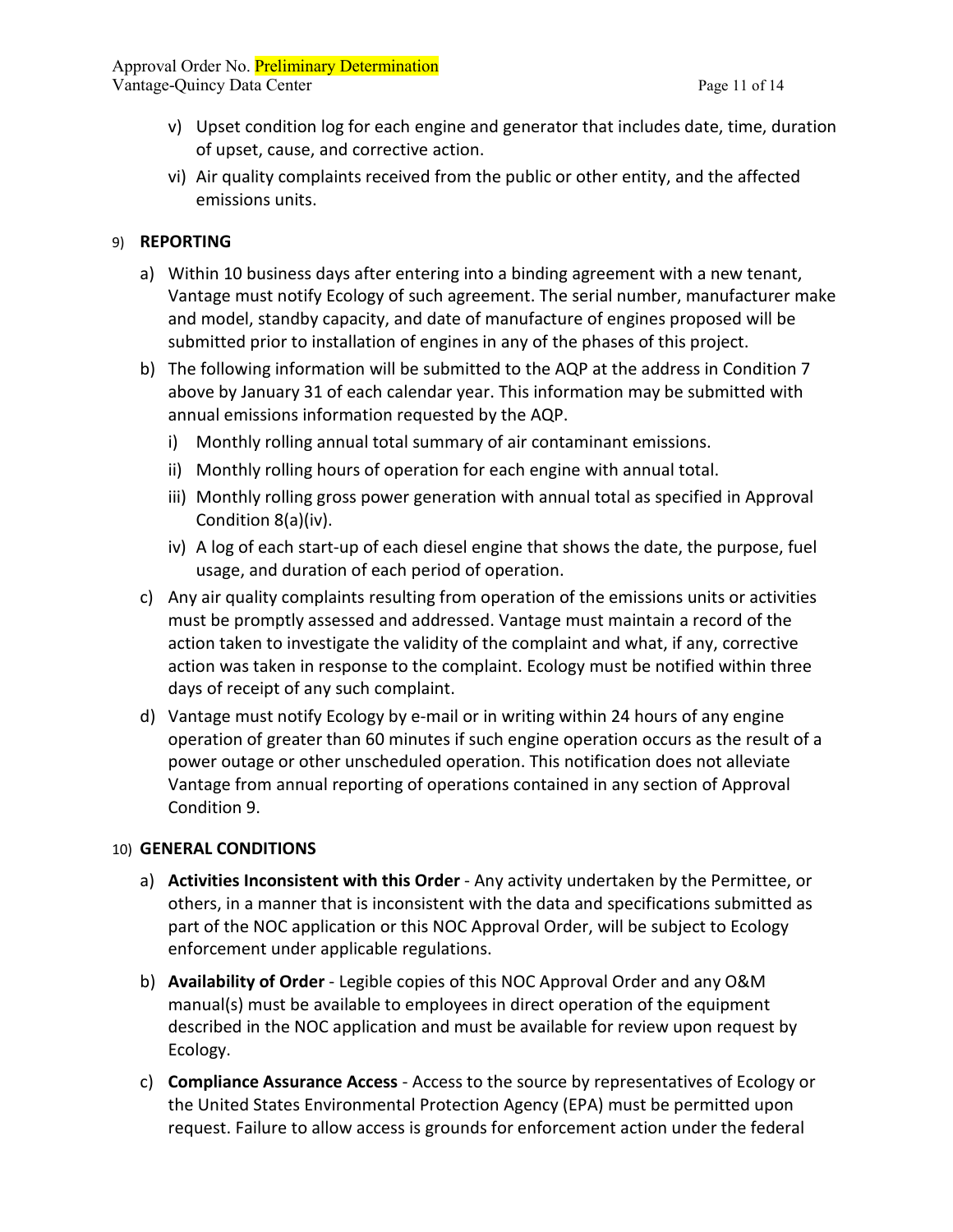Approval Order No. Preliminary Determination Vantage-Quincy Data Center **Page 12 of 14** 

Clean Air Act or the Washington State Clean Air Act, and may result in revocation of this NOC Approval Order.

- d) **Discontinuing Construction or Operation** This NOC Approval Order will become invalid if construction of the equipment described in the NOC application and this NOC Approval Order does not commence within 18 months after receipt of this NOC Approval Order. If construction or operation is discontinued for 18 months or longer on a portion or all of the equipment described in the NOC application and this NOC Approval Order, the portion of the NOC Approval Order regulating the inactive equipment will become invalid. Ecology may extend the 18-month period upon request by the Permittee and a satisfactory showing that an extension is justified.
- e) **Equipment Operation** Operation of the facility must be conducted in compliance with all data and specifications submitted as part of the NOC application and in accordance with O&M manuals, unless otherwise approved in writing by Ecology.
- f) **Registration** Periodic emissions inventory and other information may be requested by Ecology. The requested information must be submitted within 30 days of receiving the request, unless otherwise specified. All fees must be paid by the date specified.
- g) **Violation Duration**  If the Permittee violates an approval condition in this NOC Approval Order, the violation is presumed to commence at the time of the testing, recordkeeping, or monitoring which indicates noncompliance. The violation is presumed to continue until the time of retesting, recordkeeping, or monitoring which indicates compliance. A violation of an approval condition includes, but is not limited to, failure of air pollution control equipment, failure of other equipment resulting in increased emissions, or a failed source test indicating an exceedance of an emission limit. The duration of a violation may also be determined based on credible evidence which shows that the violation was of longer duration, that there were intervening days during which no violation occurred, or that the violation was not continuous in nature.
- h) **Obligations Under Other Laws or Regulations** Nothing in this NOC Approval Order excuses the Permittee from compliance with any applicable federal, state, or local statutes, ordinances, or regulations.
- i) **Maintaining Compliance** It will not be a defense for the Permittee in an enforcement action that it would have been necessary to halt or reduce the operations in order to maintain compliance with the conditions of this NOC Approval Order.
- j) **Visible Emissions** No visible emissions from the source are allowed beyond the property line, as determined by 40 C.F.R. Part 60, Appendix A, Test Method 22.
- k) **Changes in Operations** Any changes in operation contrary to information submitted in the NOC application must be reported to Ecology at least 60 days before the changes are implemented. Such changes in operation may require a new or amended NOC Approval Order.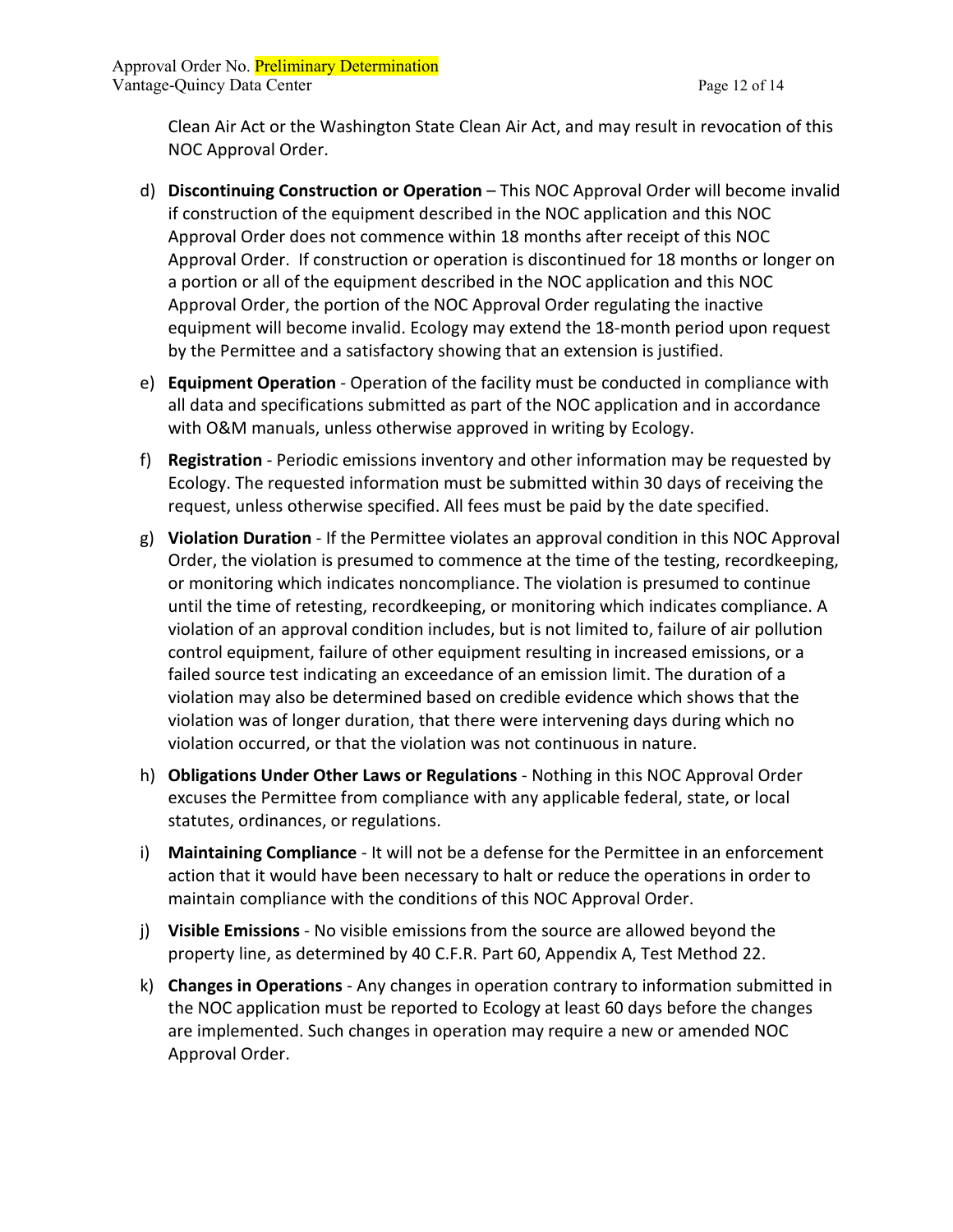Authorization may be modified, suspended, or revoked in whole or part for cause, including, but not limited to, the following:

- Violation of any terms or conditions of this authorization.
- Obtaining this authorization by misrepresentation or failure to disclose full all relevant facts.

The provisions of this authorization are severable and, if any provision of this authorization or application of any provision to any circumstance is held invalid, the application of such provision to other circumstances, and the remainder of this authorization, will not be affected thereby.

## **Your Right to Appeal**

You have a right to appeal this NOC Approval Order to the Pollution Control Hearings Board (PCHB) within 30 days of the date of receipt of this NOC Approval Order. The appeal process is governed by Chapter 43.21B RCW and Chapter 371-08 WAC. "Date of receipt" is defined in RCW 43.21B.001(2).

To appeal you must do all of the following within 30 days of the date of receipt of this NOC Approval Order:

- File your appeal and a copy of this NOC Approval Order with the PCHB (see addresses below). Filing means actual receipt by the PCHB during regular business hours.
- Serve a copy of your appeal and this NOC Approval Order on Ecology in paper form by mail or in person (see addresses below). E-mail is not accepted.

You must also comply with other applicable requirements in Chapter 43.21B RCW and Chapter 371-08 WAC.

#### **Address and Location Information**

| <b>Street Addresses</b>                 | <b>Mailing Addresses</b>                |
|-----------------------------------------|-----------------------------------------|
| <b>Department of Ecology</b>            | <b>Department of Ecology</b>            |
| Attn: Appeals Processing Desk           | Attn: Appeals Processing Desk           |
| 300 Desmond Drive SE                    | PO Box 47608                            |
| Lacey, WA 98503                         | Olympia, WA 98504-7608                  |
| <b>Pollution Control Hearings Board</b> | <b>Pollution Control Hearings Board</b> |
| 1111 Israel RD SW, STE 301              | PO Box 40903                            |
| Tumwater, WA 98501                      | Olympia, WA 98504-0903                  |

**DATED** this X<sup>th</sup> day of MONTH, 2022, at Spokane, Washington.

PREPARED BY: APPROVED BY: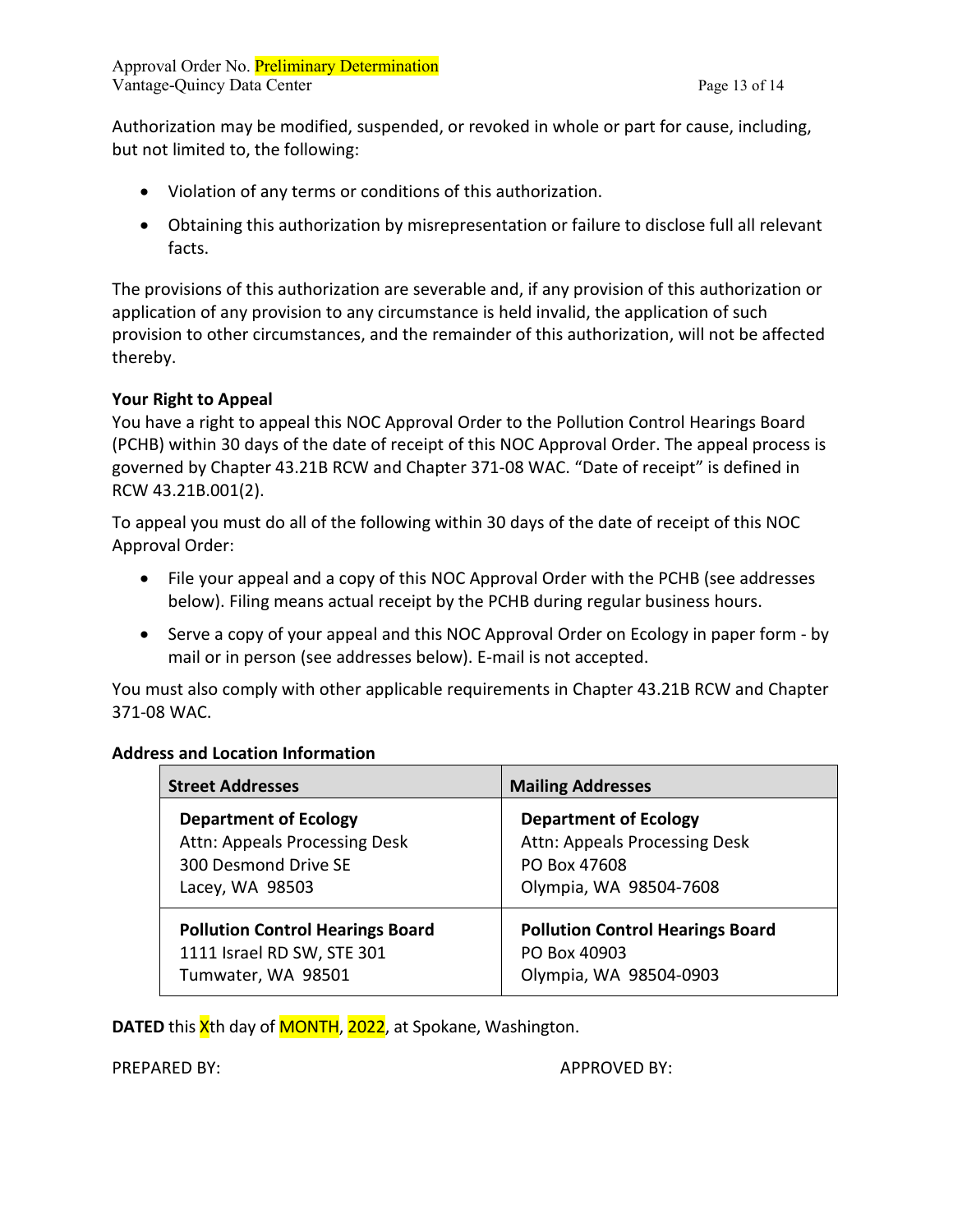Approval Order No. Preliminary Determination Vantage-Quincy Data Center Page 14 of 14

Andy Kruse, P.E. **David T. Knight** David T. Knight Commercial/Industrial Unit Section Manager Air Quality Program **Air Collection Control** Air Quality Program **Air Quality Program** Eastern Regional Office Eastern Regional Office

\_\_\_\_\_\_\_\_\_\_\_\_\_\_\_\_\_\_\_\_\_\_\_\_\_\_\_\_ \_\_\_\_\_\_\_\_\_\_\_\_\_\_\_\_\_\_\_\_\_\_\_\_\_\_\_\_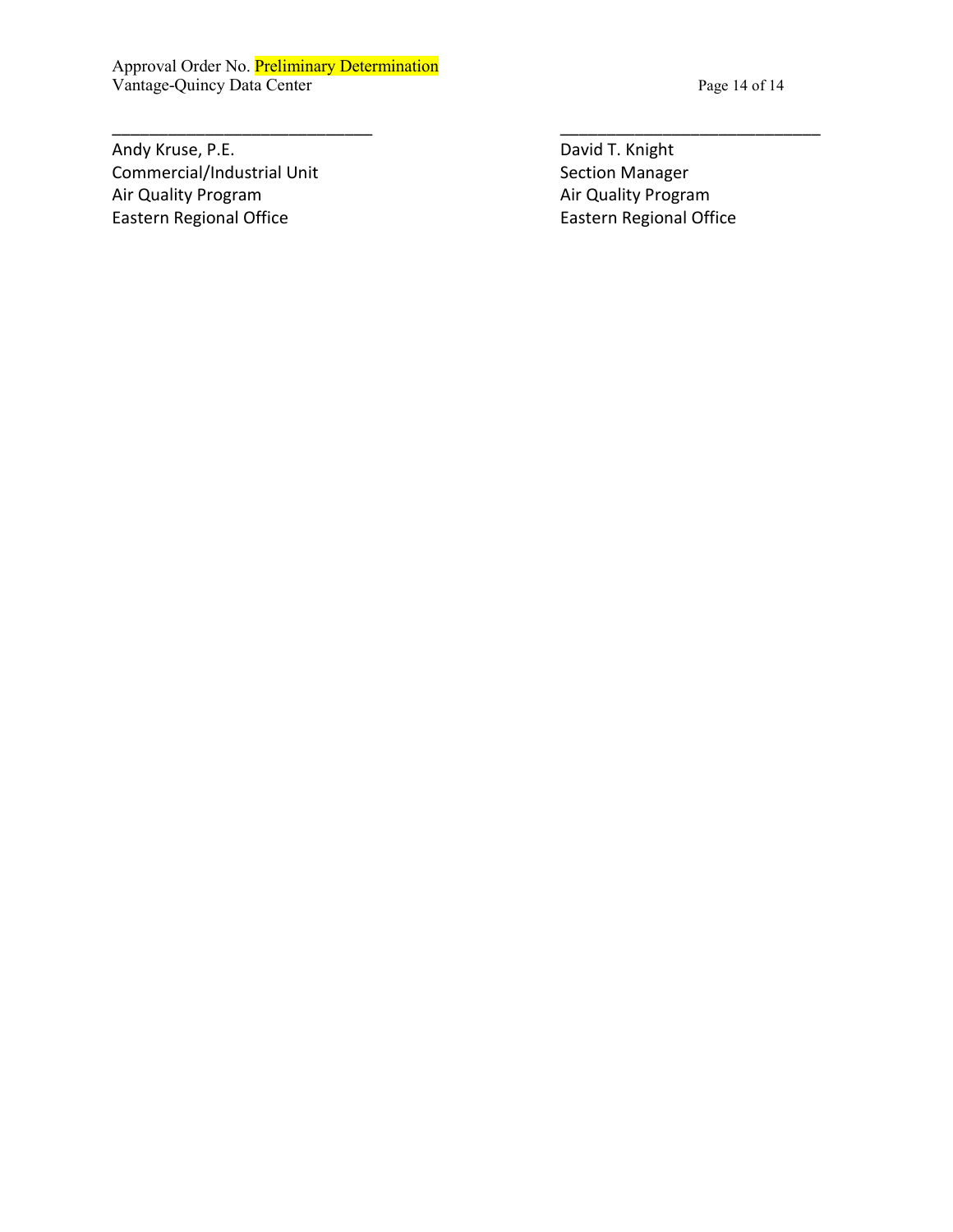#### **TECHNICAL SUPPORT DOCUMENT (TSD) NOTICE OF CONSTRUCTION APPROVAL ORDER NO. DRAFT VANTAGE DATA CENTERS MANAGEMENT COMPANY, LLC VANTAGE-QUINCY DATA CENTER 2022**

#### **1. EXECUTIVE SUMMARY**

On September 2, 2021, Vantage Data Centers (VDC) submitted an NOC application to add 44 new Cat 3516E diesel generators (engines) to go with the new WA-13 building, as well as request a few updates to their existing conditions in their 19AQ-E026 permit. VDC proposed to increase the run time (up from 45 to 84 hours) of the 10 existing Cat 3516E engines located at the WA-12 building, as well as increase the permitted fuel usage. VDC is also asking for a onetime allowance of 23 hours for commissioning of each of the new 44 Cat engines. These additional hours would expire one year after the installation of each engine.

#### **2. PROJECT DESCRIPTION**

Phases 1 and 2 are now complete, VDC is requesting to begin the third phase which will install 44 additional Cat 3516E engines to the new WA-13 building that is being built in between buildings WA-11 and WA-12. VDC proposes to complete phase 3 (all 44 engines) by **DATE**. VDC is also requesting that the permitted opacity limit for all of the 61 engines being permitted be increased from 5% to 10%. During the review application review process, additional questions were sent to VDC (via Landau Associates) to address questions about the information submitted in the NOC application packet. The answers to those questions can be found in the permit folder, and the new permit has incorporated the new information.

# **3. EQUIPEMENT EMISSIONS**

The emissions listed below is taken from the updated PTE emissions for the facility, emailed on 1/19/2022.

|                                      | <b>PTE Project Sources</b><br>(WA-12 and WA-13) <sup>a</sup> |             | <b>PTE Existing</b><br>Sources (WA-<br>$(11)^{a,b}$ | <b>PTE Facility-Wide</b><br><b>Total</b> <sup>a</sup> |  |  |  |
|--------------------------------------|--------------------------------------------------------------|-------------|-----------------------------------------------------|-------------------------------------------------------|--|--|--|
|                                      | Annual <sup>c</sup><br><b>Hourly</b>                         |             | Annual                                              | Annualc                                               |  |  |  |
| <b>Pollutant</b>                     | (lbs/hr)                                                     | (tpy)       | (tpy)                                               | (tpy)                                                 |  |  |  |
| <b>Criteria Pollutants</b>           |                                                              |             |                                                     |                                                       |  |  |  |
| NO <sub>x</sub>                      | 1,349                                                        | 59          | 21                                                  | 80                                                    |  |  |  |
| $\rm CO$                             | 339                                                          | 14          | 3.9                                                 | 18                                                    |  |  |  |
| <b>VOCs</b>                          | 21                                                           | 0.89        | 0.015                                               | 0.91                                                  |  |  |  |
| SO <sub>2</sub>                      | 2.3                                                          | 0.10        | 0.94                                                | 1.0                                                   |  |  |  |
| $PM_{10}/PM_{2.5}$                   | 38                                                           | 1.6         | 0.66                                                | 2.3                                                   |  |  |  |
| <b>Toxic Air Pollutants</b>          |                                                              |             |                                                     |                                                       |  |  |  |
| Primary NO <sub>2</sub> <sup>d</sup> | 135                                                          | 5.9         | 2.1                                                 | 8.0                                                   |  |  |  |
| <b>DEEP</b>                          | 18                                                           | 0.77        | 0.27                                                | 1.0                                                   |  |  |  |
| CO                                   | 339                                                          | 14          | 3.9                                                 | 18                                                    |  |  |  |
| SO <sub>2</sub>                      | 2.3                                                          | 0.10        | 0.015                                               | 0.12                                                  |  |  |  |
| Ammonia                              | $2.5E + 01$                                                  | $1.1E + 00$ |                                                     | $1.1E + 00$                                           |  |  |  |
| 1,3-Butadiene                        | $6.2E-02$                                                    | 2.7E-03     | 3.8E-04                                             | $3.1E-03$                                             |  |  |  |

#### **Potential-to-Emit Emissions Summary**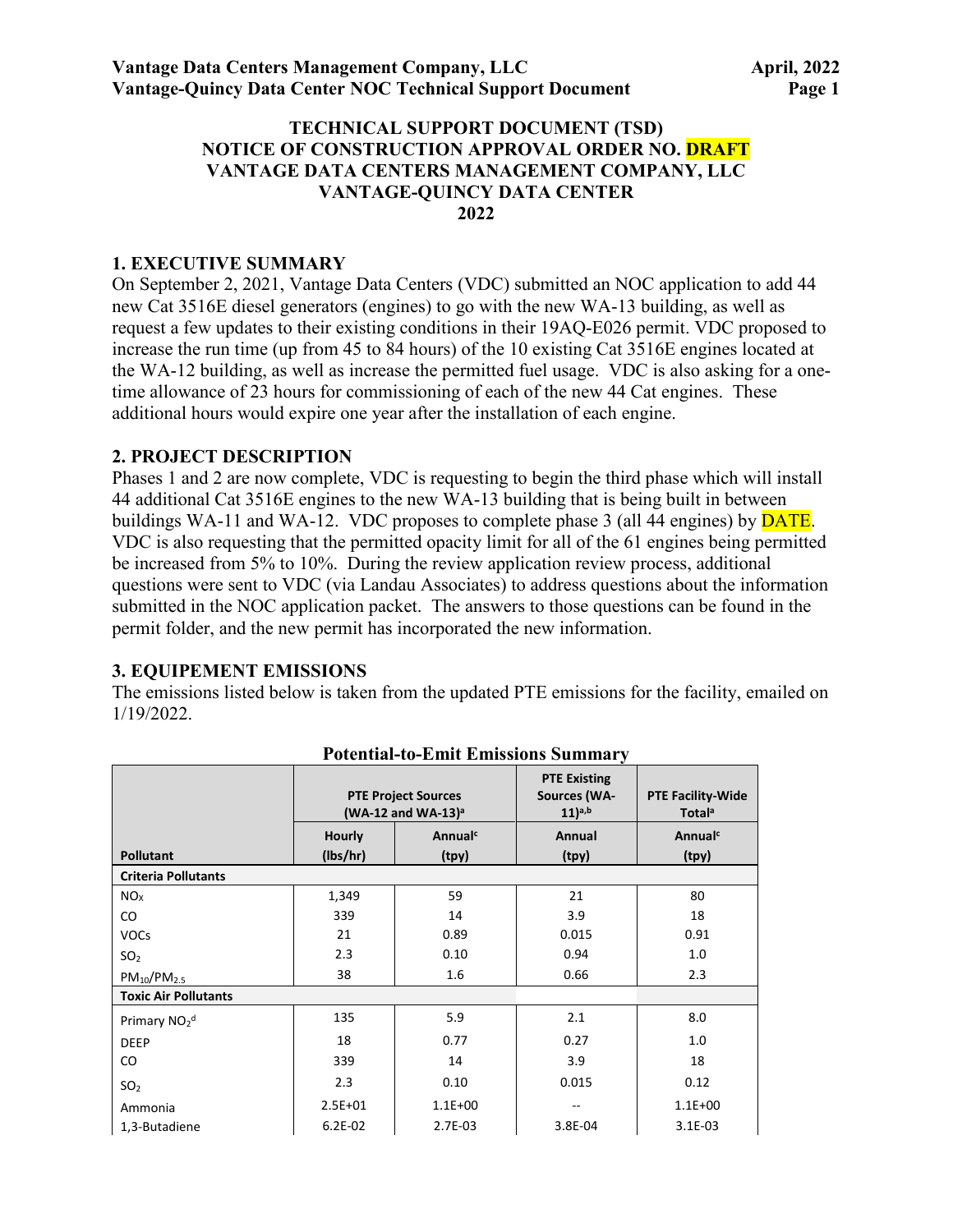## **Vantage Data Centers Management Company, LLC April, 2022 Vantage-Quincy Data Center NOC Technical Support Document Page 2**

|                        | <b>PTE Project Sources</b><br>$(WA-12$ and $WA-13$ <sup>a</sup><br>Annualc<br><b>Hourly</b> |         | <b>PTE Existing</b><br><b>Sources (WA-</b><br>$11)$ <sup>a,b</sup> | <b>PTE Facility-Wide</b><br><b>Totala</b> |
|------------------------|---------------------------------------------------------------------------------------------|---------|--------------------------------------------------------------------|-------------------------------------------|
|                        |                                                                                             |         | Annual                                                             | Annual <sup>c</sup>                       |
| <b>Pollutant</b>       | (lbs/hr)                                                                                    | (tpy)   | (tpy)                                                              | (tpy)                                     |
| Acetaldehyde           | 4.0E-02                                                                                     | 1.7E-03 | 2.5E-04                                                            | 2.0E-03                                   |
| Acrolein               | 1.2E-02                                                                                     | 5.5E-04 | 7.7E-05                                                            | $6.2E-04$                                 |
| Benzene                | $1.2E + 00$                                                                                 | 5.4E-02 | 7.6E-03                                                            | $6.1E-02$                                 |
| Benz(a)anthracene      | 9.9E-04                                                                                     | 4.3E-05 | $6.1E-06$                                                          | 4.9E-05                                   |
| Benzo(a)pyrene         | 4.1E-04                                                                                     | 1.8E-05 | 2.5E-06                                                            | 2.0E-05                                   |
| Benzo(b)fluoranthene   | 1.8E-03                                                                                     | 7.7E-05 | 1.1E-05                                                            | 8.8E-05                                   |
| Benzo(k)fluoranthene   | 3.5E-04                                                                                     | 1.5E-05 | 2.1E-06                                                            | 1.7E-05                                   |
| Chrysene               | 2.4E-03                                                                                     | 1.1E-04 | 1.5E-05                                                            | $1.2E-04$                                 |
| Dibenz(a,h)anthracene  | 5.5E-04                                                                                     | 2.4E-05 | 3.4E-06                                                            | 2.7E-05                                   |
| Formaldehyde           | 1.3E-01                                                                                     | 5.5E-03 | 7.8E-04                                                            | $6.2E-03$                                 |
| Indeno(1,2,3-cd)pyrene | 6.6E-04                                                                                     | 2.9E-05 | 4.1E-06                                                            | 3.3E-05                                   |
| Naphthalene            | $2.1E - 01$                                                                                 | 9.0E-03 | 1.3E-03                                                            | 1.0E-02                                   |
| Propylene              | $4.4E + 00$                                                                                 | 1.9E-01 | 2.7E-02                                                            | $2.2E - 01$                               |
| Toluene                | 4.5E-01                                                                                     | 1.9E-02 | 2.8E-03                                                            | $2.2E-02$                                 |
| Xylenes                | 3.1E-01                                                                                     | 1.3E-02 | 1.9E-03                                                            | 1.5E-02                                   |

#### **Notes:**

a Startup emissions are accounted for in the project emissions.

b PTE for existing sources is based on currently permitted emission rates (19AQ-E026).

<sup>c</sup> Includes one-time allotment of 23 hours and 17 startup events for up to 11 new WA-13 generators in a single year to be used for generator commissioning purposes.

 $d$  Primary NO<sub>2</sub> is assumed to be 10% of the NO<sub>X</sub>.

#### **4. GENERATOR RUNTIME SCENARIOS**

Section 3.2 of the NOC Application outlines the proposed runtime scenarios for the generators. It may be pertinent to have those scenarios listed with the TSD. Below is taken from the App:

The emission estimates presented in this NOC application are based on emissions at "full-variable load," which corresponds to the characteristic worst-case emission load of each pollutant. Emission estimates are discussed in more detail in Section 4.0.

Generator operating scenarios for the facility are as follows:

- **Non-emergency monthly operation**: Routine operation and maintenance on the emergency generators will be conducted on a monthly basis. This runtime activity will be conducted on one emergency generator at a time for up to 0.5 hours per generator per month without load.
- **Repair Testing**: Repair testing will be conducted on one emergency generator at a time for upto 2 hours per test. One test will be conducted per day for WA-12 engines and at most two tests per day for WA-13 engines.
- **Annual Load Testing**: Annual load testing will be conducted on one emergency generator at a time for up to 4 hours per test at greater than or equal to 75 percent load. At most, two tests will be performed per day.
- **Pull the Plug Test**: Pull the plug testing will occur for one day per year per building. All generators in a building will operate concurrently for up to 4 hours. Pull the plug testing will occur on different days for each building.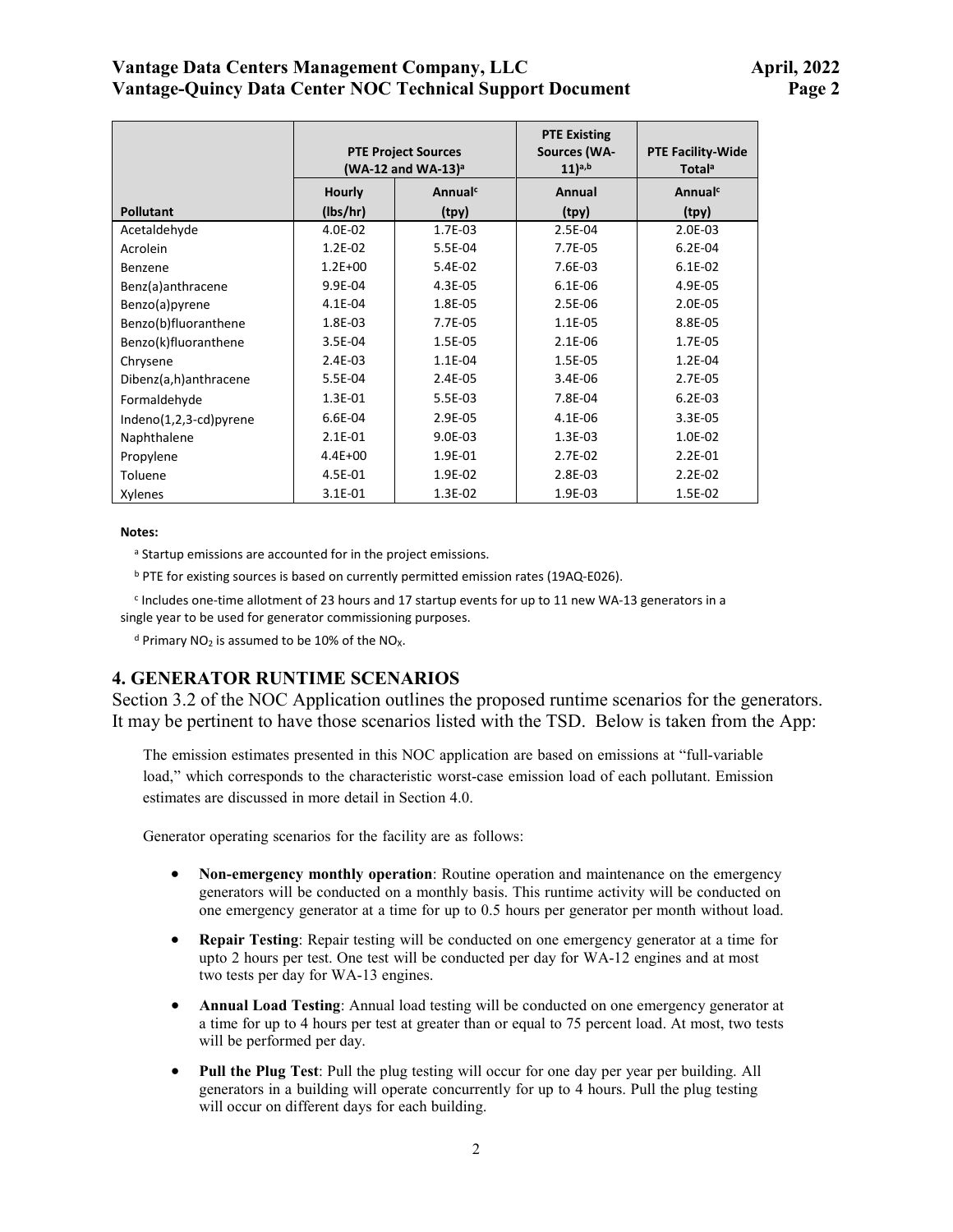## **Vantage Data Centers Management Company, LLC** April, 2022 **Vantage-Quincy Data Center NOC Technical Support Document Page 3**

- **Transformer Maintenance**: Transformer maintenance will occur on five emergency generatorsat a time for up to 6 hours per day. At WA-12, transformer maintenance will occur for 2 days every 5 years. At WA-13, transformer maintenance will occur for up to 2 days per year. Transformer maintenance will not be conducted on both buildings concurrently.
- **MX Board Maintenance**: MX board maintenance will occur on five emergency generators at WA-13 and six emergency generators at WA-12 for up to 6 hours per day and up to 2 days peryear. MX board maintenance will not be conducted on both buildings concurrently.
- **Unplanned power outage**: During a power outage at the site, all installed generators willactivate in order to provide power to the data center. All 56 generators may operate concurrently under full-variable load.
- **Generator startup and commissioning**: After a new generator is installed, that generator will require commissioning. During commissioning, one generator will operate at a time for up to 40 hours per commissioned generator, followed by a site integration test in which up to 11 generators will operate concurrently for up to 10 hours in 1 day. Commissioning is required only for new engines, so it will occur only at WA-13.
- **Stack testing**: It is anticipated that Ecology will require exhaust stack emission testing of a single generator of each make/model and size once every 5 years in order to demonstrate continued compliance with air quality standards. It is assumed that each stack test will take7 hours.

# **5. APPLICABLE REQUIREMENTS**

The proposal by Vantage Data Center qualifies as a new source of air contaminants as defined in Washington Administrative Code (WAC) 173-400-110 and WAC 173-460-040, and requires Ecology approval. The installation and operation of the Vantage-Quincy Data Center is regulated by the requirements specified in:

- 4.1 Chapter 70.94 Revised Code of Washington (RCW), Washington Clean Air Act,
- 4.2 Chapter 173-400 Washington Administrative Code (WAC), General Regulations for Air Pollution Sources,
- 4.3 Chapter 173-460 WAC, Controls for New Sources of Toxic Air Pollutants, and
- 4.4 Title 40 CFR Part 60 Subpart IIII

All state and federal laws, statutes, and regulations cited in this approval shall be the versions that are current on the date the final approval order is signed and issued.

## **6. BEST AVAILABLE CONTROL TECHNOLOGY and BEST AVAILABLE CONTROL TECHNOLOGY FOR TOXICS**

For both BACT and t-BACT the costs for controls beyond Tier 2 designed engines remain prohibitive to achieve Tier 4 controls. A more thorough evaluation of the cost-effectiveness of Tier 4 level controls was conducted for the earlier approval for VDC (16AQ-E026). Even using the 'Hanford' t-BACT cost estimations, the Tier 4 cost per ton of pollutant controlled are much higher than Ecology can justify requiring as t-BACT. This has not changed in the several years since that evaluation was conducted.

However, VDC is proposing to install Catalyzed Diesel Particulate Filters (cDPF) for Particulate Matter (PM) emissions reductions and Selective Catalytic Reduction (SCR) for Nitrogen Oxides (NOx) emissions reductions on all of the new 44 Cat 3516E engines being installed for the WA-13 building.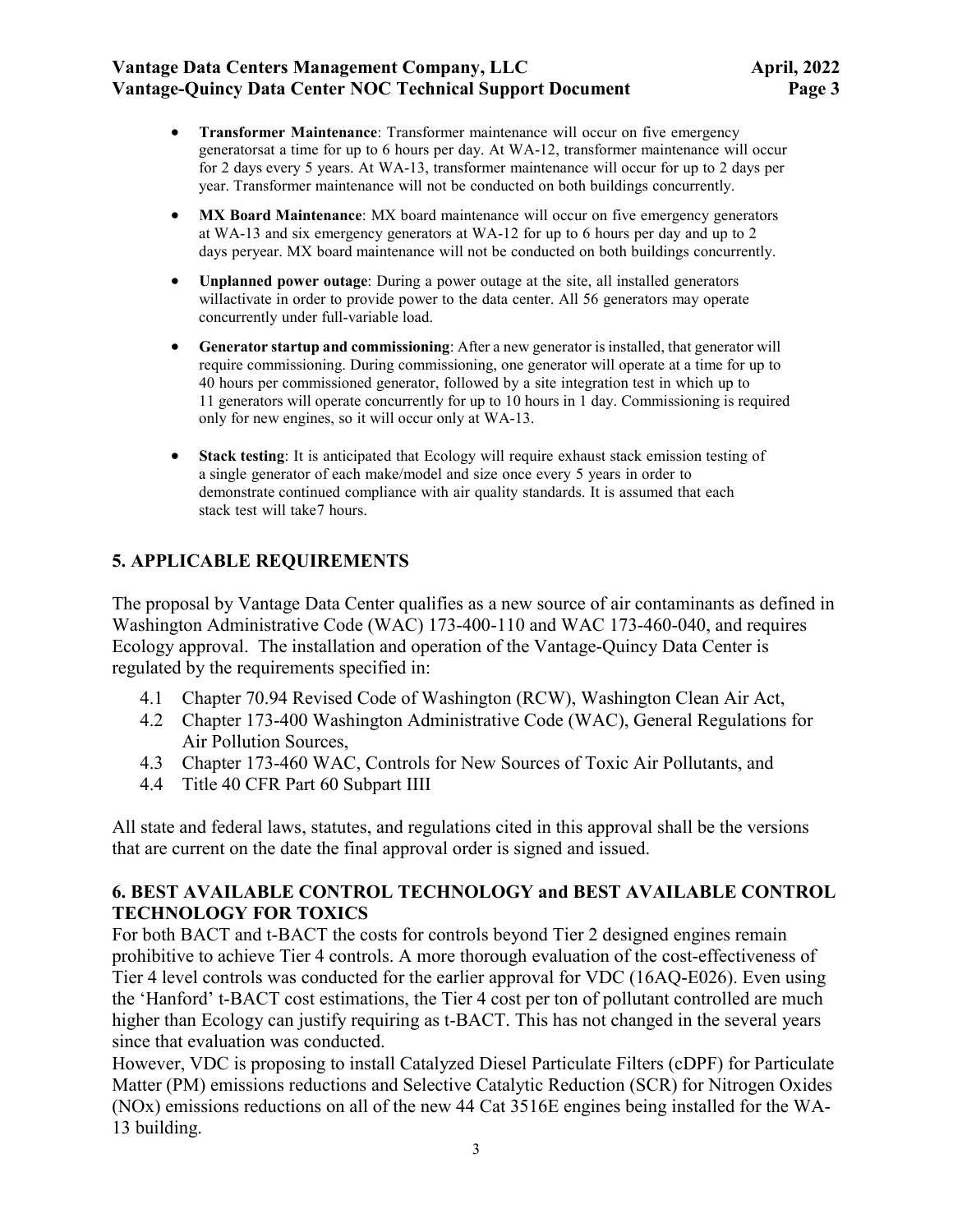# **7. AMBIENT IMPACTS ANALYSIS**

Vantage obtained the services of Landau Associates to conduct air dispersion modeling for Vantage Data Center's generators to demonstrate compliance with ambient air quality standards and acceptable source impact levels. Each generator was modeled as a point source. Landau used EPA's AERMOD dispersion model (v21112) to determine ambient air quality impacts caused by emissions from the proposed generators at the property line and beyond, and at the rooftops of the proposed data center buildings to be occupied by tenants, as well as the predicted highest impact location on the property. The ambient impacts analysis indicates that no National Ambient Air Quality Standards (NAAQS) are likely to be exceeded, but Diesel Engine Exhaust Particulates (DEEP) and nitrogen dioxide  $(NO<sub>2</sub>)$  levels may exceed acceptable source impact levels (ASILs). A second-tier health impact assessment will be conducted for those two impacts.

# **8. EMISSION RATES PULLED FROM PERMIT**

The Emission Rates for the MTU and Cat generators are no longer being included in the Approval Order, however, that information is still important and it is being moved here. From what would have been Condition  $5.3 - 5.4$ :

Emissions from each of the five MTU Model 20V4000 engines rated at 4678 brake horse power must not exceed the following emission rates at the stated loads, based on not-to-exceed emission rates stated in application materials:

| <b>MTU Model 20V4000 Emission Rates</b> |      |      |      |      |      |  |  |  |
|-----------------------------------------|------|------|------|------|------|--|--|--|
| Fraction of Full Engine Power           |      | 0.75 | 0.50 | 0.25 | 0.10 |  |  |  |
| Engine Power [kWm]                      | 3490 | 2618 | 1745 | 872  | 349  |  |  |  |
| $Nox - g/kWh$                           | 8    | 6.5  | 5.6  | 4.9  | 9    |  |  |  |
| $NO2 - g/kWh$                           | 0.9  | 0.8  | 0.6  | 0.6  | 1.1  |  |  |  |
| $CO - g/kWh$                            | 1.4  | 1.3  | 1.6  | 3.4  | 6.6  |  |  |  |
| $HC - g/kWh$                            | 0.2  | 0.29 | 0.44 | 0.68 | 2.48 |  |  |  |
| PM (f) - g/kWh                          | 0.06 | 0.08 | 0.19 | 0.41 | 1.03 |  |  |  |

Emissions from each of the 54 Cat Model 3516E engines rated at 4043 brake horse power must not exceed the following emission rates at the stated loads, based on not-to-exceed emission rates stated in application materials:

| <b>Cat Model 3516E Emission Rates</b> |       |       |       |       |       |  |  |
|---------------------------------------|-------|-------|-------|-------|-------|--|--|
| Fraction of Full Engine Power         |       | 0.75  | 0.50  | 0.25  | 0.10  |  |  |
| Engine Power [BHP]                    | 4157  | 3118  | 2079  | 1039  | 416   |  |  |
| Nox - $g$ /HP-HR                      | 6.0   | 4.9   | 3.5   | 3.6   | 14.6  |  |  |
| $NO2 - g/HP-HR$                       | 0.60  | 0.49  | 0.35  | 0.36  | 1.46  |  |  |
| $CO - g/HP-HR$                        | 1.7   | 0.6   | 0.6   | 1.9   | 4.5   |  |  |
| $HC - g/HP-HR$                        | 0.088 | 0.122 | 0.169 | 0.311 | 0.433 |  |  |
| PM $(f) - g/HP-HR$                    | 0.11  | 0.06  | 0.08  | 0.27  | 0.31  |  |  |

# **9. SECOND TIER REVIEW FOR DIESEL ENGINE EXHAUST PARTICULATE**

Proposed emissions of diesel engine exhaust particulate (DEEP) and nitrogen dioxide  $(NO<sub>2</sub>)$ from the 44 new Vantage engines exceed the regulatory trigger level for toxic air pollutants (also called an Acceptable Source Impact Level, (ASIL)). A second tier review is required for DEEP and NO2 in accordance with WAC 173-460-090.